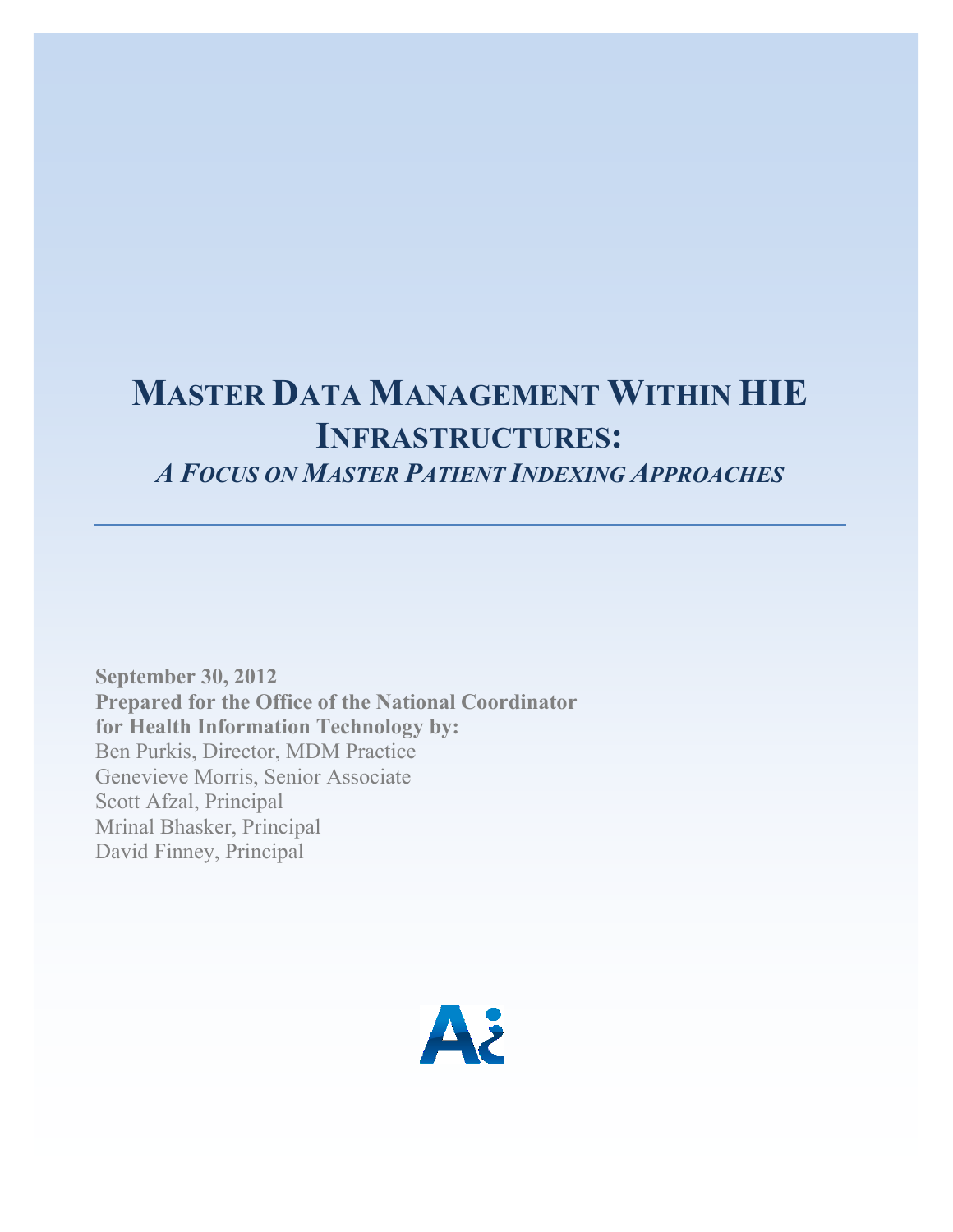

## **Table of Contents**

| MASTER DATA MANAGEMENT, CARE COORDINATION, AND HEALTHCARE REFORM<br>11    |  |
|---------------------------------------------------------------------------|--|
|                                                                           |  |
|                                                                           |  |
|                                                                           |  |
|                                                                           |  |
| <b>APPENDIX B: THIRD PARTY MPI PRODUCTS VERSUS INTEGRATED SOLUTIONS16</b> |  |
|                                                                           |  |
|                                                                           |  |
|                                                                           |  |
|                                                                           |  |
|                                                                           |  |
|                                                                           |  |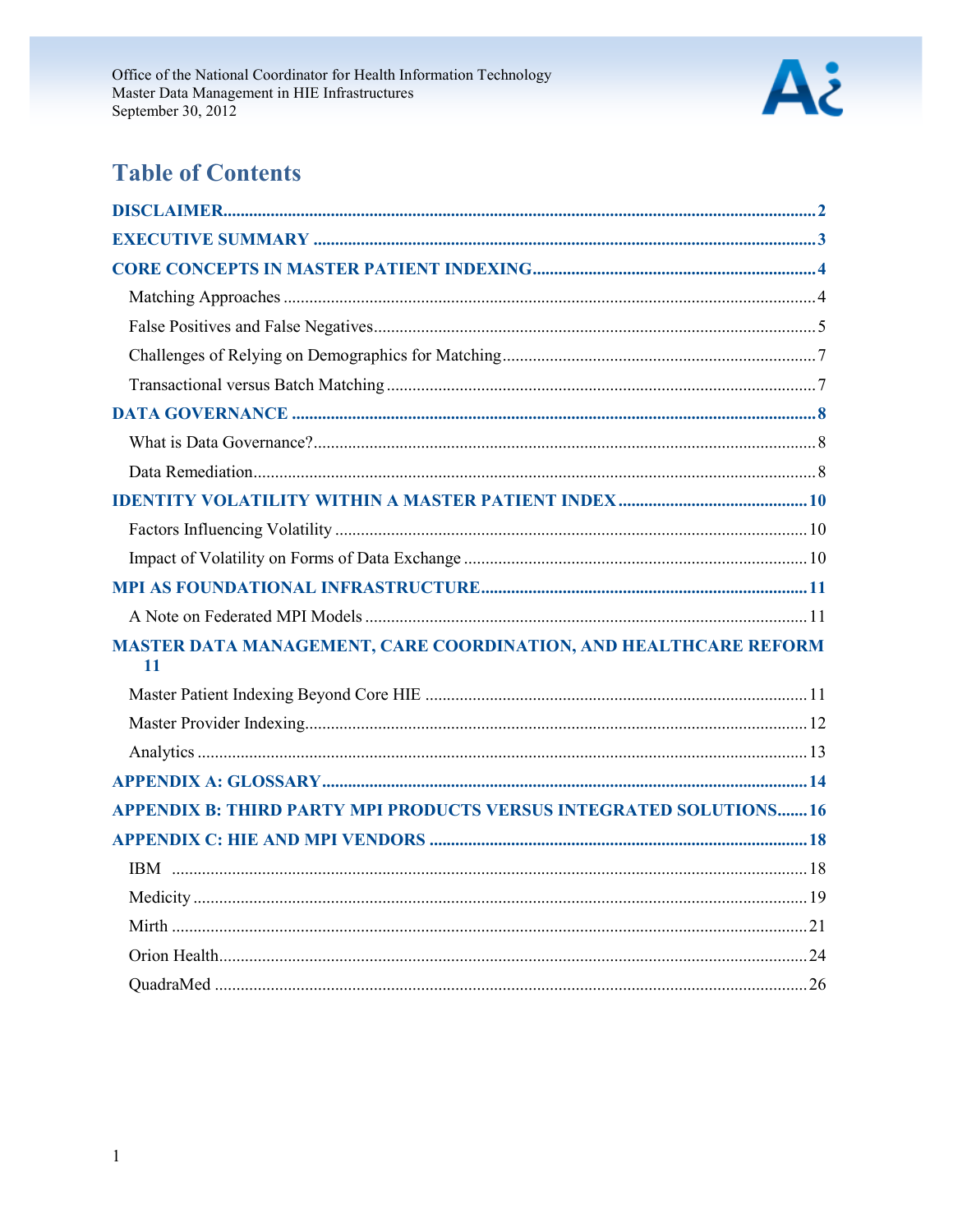

## <span id="page-2-0"></span>**Disclaimer**

This report was created by Audacious Inquiry, LLC under a contract with the Office of the National Coordinator for Health Information Technology (ONC). The content, views, and opinions do not necessarily reflect those of the Department of Health and Human Services or ONC.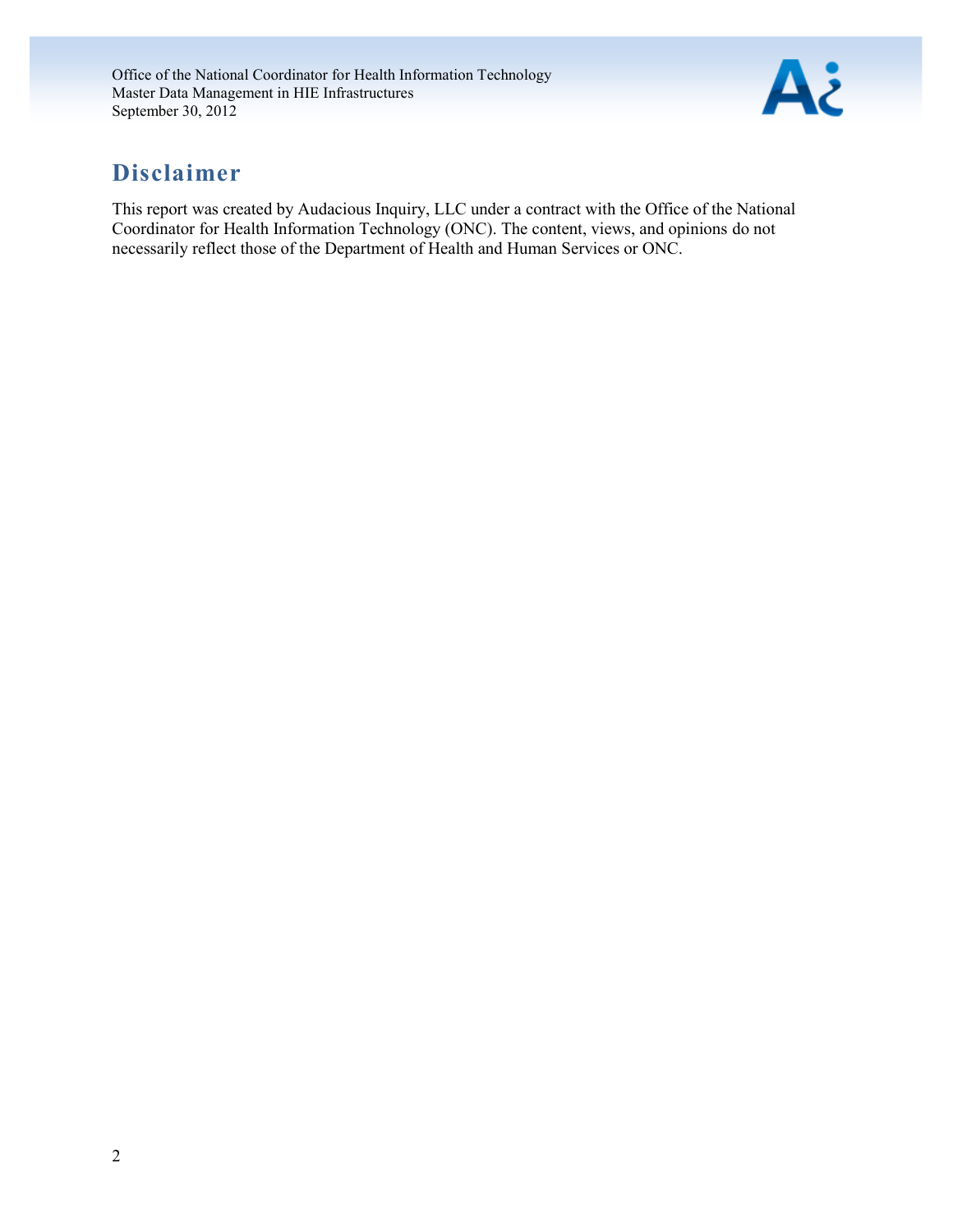

## <span id="page-3-0"></span>**Executive Summary**

Having the right patient data, at the right place, at the right time is the goal of health information exchange (HIE). This starts with accurately capturing and coordinating a patient's identity across multiple disparate organizations. If the information presented at the point of care is matched with the wrong patient, it is not only unusable, it is also dangerous for the patient. Delivering the right patient information is crucial to realizing the benefits of HIE. In the absence of a unique national identification number or some other unified way of identifying people and organizations, master data management (MDM), much science, and a bit of art, makes this important work possible.

MDM and master patient indexing (MPI) have developed over the last twenty years to offer organizations from banks to large retailers to health organizations a more consistent understanding of their customers' identities and activities across diffuse networks and disparate systems. MDM solutions, which are integrated with other mission-critical systems, typically utilize two approaches to link peoples' identities across multiple silos of data. Deterministic matching approaches attempt to line up different pieces of demographic information, such as last names or Social Security numbers, across source systems to look for exact matches. Probabilistic matching approaches, which are more sophisticated, attempt to deal in a more nuanced way with the inevitably error-filled, unstable nature of identifying information in source systems. Hybrid approaches may also be used.

With a well-implemented MDM toolset, health information organizations (HIOs) can maintain a relatively high degree of confidence that patient identity information is consistent, disambiguated, and deduplicated, even across a large number of source systems or as the health data itself remains federated. While directed exchange—the first phase of many HIOs' implementation plans—does not necessarily require a sophisticated MPI, as HIOs develop to more advanced services, an MPI will be necessary. Query-based exchange relies on an MPI to work in coordination with a record locator service to pull patient records from various organizations and return the results to a provider querying the HIO. Without the MPI that can resolve identities across these organizations, the query functionality will not work.

Moving past query exchange, advanced services such as provider notifications and hospital readmission reports will be supported by an MPI that can attribute a patient to a provider. Additionally, analytics for programs like accountable care organizations (ACOs), patient centered medical homes (PCMH), and other value-based purchasing models will require that patient identities are accurately maintained as they move across the continuum of care. If HIOs plan to support these types of initiatives, they will need an MPI and master data management processes to maintain patient identities.

<span id="page-3-1"></span>It is critical that HIO leaders possess a strong understanding of MDM and MPI as they develop long-term plans and identify services that solidify their position of value in a service area. Looking beyond directed and even query-based exchange, becoming the trusted arbiter of patient, provider and healthcare organization identity information for a state or region is a powerful role for an HIO. The purpose of this report is to offer these HIO leaders a primer on the key issues related to MDM. In addition, Appendix C includes vendor supplied descriptions of their MPI products.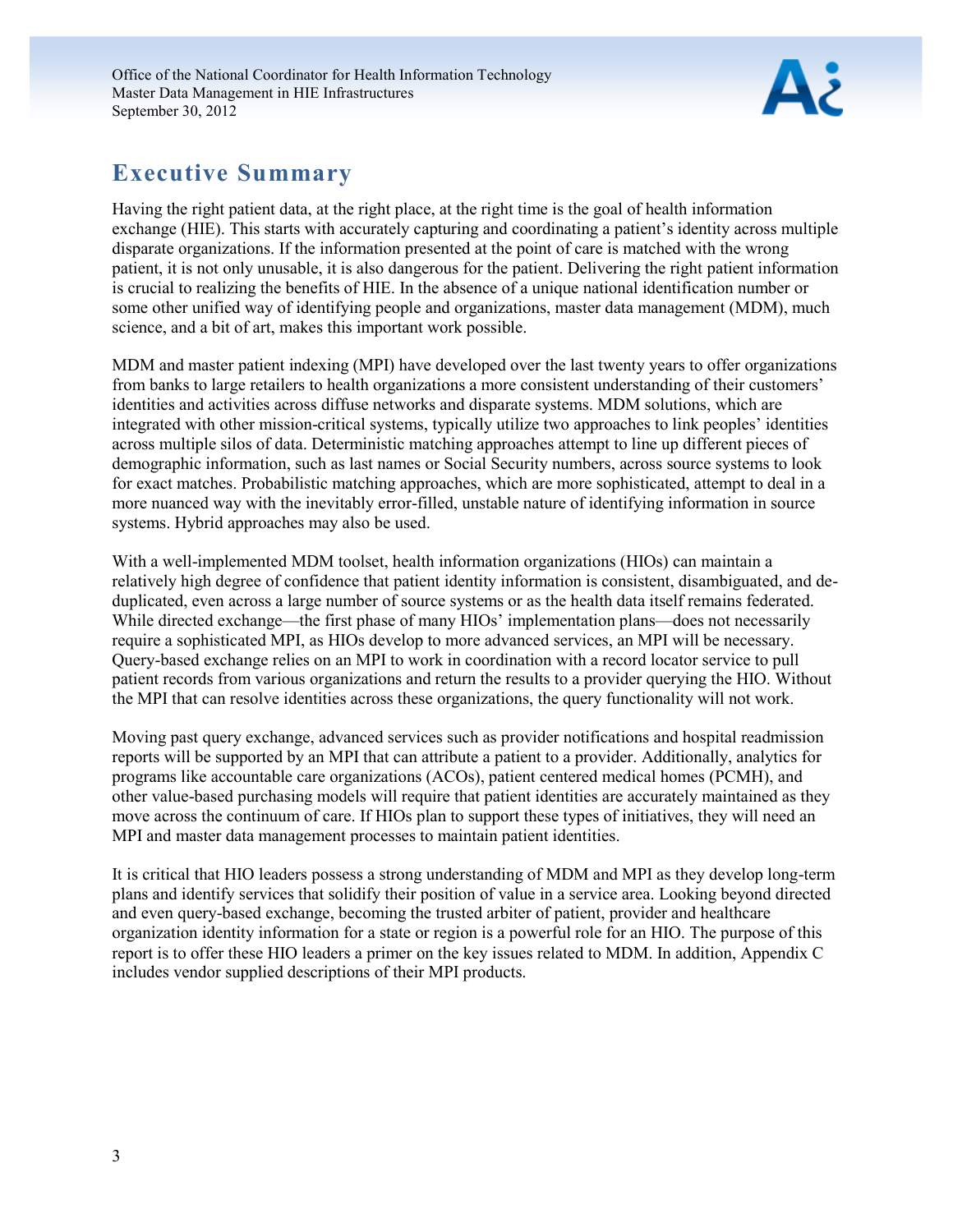

## **Core Concepts in Master Patient Indexing**

## <span id="page-4-0"></span>**Matching Approaches**

There are a variety of different approaches that can be used in a master patient index (MPI) to address matching the identities of individual patients that are scattered across many disparate care settings. These approaches to patient identity management can rely on the use of a unique patient identifier, a voluntary patient identifier, patient biometrics, or an algorithmic matching approach. Each of these approaches has pros and cons; however, consumer rights concerns, financial requirements, politics, and other influencing factors have driven the U.S. healthcare system and data exchange initiatives towards an algorithmic-based set of solutions for cross-system and inter-facility patient identity management.

The algorithmic matching approach employs patients' personally identifiable traits such as name, address, phone number, social security number (SSN), gender, etc., in order to match records together. Within the algorithmic approach, there are two methods of matching records together. Matching methodologies can fall either under a deterministic model, a probabilistic model or a hybrid of the two. These methodologies are explained later in the report.

#### *Deterministic and Probabilistic Models*

As discussed, the challenge of record matching can be addressed by one of two standard approaches: deterministic matching (sometimes called exact match logic) or probabilistic matching.<sup>1</sup> The theory of probabilistic matching, pioneered by statistical decision theorists Fellegi and Sunter in the 1960's,  $r$ ecognizes that each field-by-field comparison is subject to error.<sup>2</sup> This approach considers both the probability of a mismatch between data values in two records that represent the same entity, and the probability of a coincidental match between two records representing distinct entities. When calculating the likelihood ratio that the records refer to the same entity as compared to the hypothesis that they refer to different entities—while also allowing for incomplete values and/or error conditions within the records—the process is said to be probabilistic. A probabilistic matching algorithm determines, with some predetermined acceptable level of certainty, that two records likely refer to the same entity and therefore link them. This is done by assigning a score to indicate the likelihood that two records are a match. The higher the score, the greater the likelihood there is a match between records.

Deterministic matching examines a subset of attributes and marks two records as referring to the same patient if they have an exact match based on this subset of data. A simple example would be to link two records if they agreed on last name, first name, and phone number (many real-world examples have complicated rules which deal with missing attribute values and other anomalies). The two main drawbacks to this approach are that it often misses matches because of variations in data values (e.g. "ROBERT" versus "BOB", or errors in entering a phone number), and that this technique does not scale well to large datasets because it does not take into account attribute frequency; that is, a match on the last name "SMITH" does not mean as much as a match on the last name "EINSTEIN."

l

 $<sup>1</sup>$  A third approach that relies on matching through shared identifiers is sometimes used, especially within a single health system.</sup> Matching through shared identifiers only works when there is a reliable identifier (such as a medical record number (MRN)) that is completely and consistently populated in all data sources and is absolutely free from recording error. While an HIO most likely utilizes an MRN for identifying patients in its MPI, each hospital and provider that sends data to the HIO will utilize its own unique MRN. Consequently, utilizing a shared identifier for matching patients is not realistic within an HIE's MPI.

<sup>&</sup>lt;sup>2</sup> A Theory for Record Linkage. Ivan P. Fellegi and Alan B. Sunter. Journal of the American Statistical Association, Vol. 64, No. 328 (Dec., 1969), pp. 1183-1210[. http://www.jstor.org/stable/2286061.](http://www.jstor.org/stable/2286061)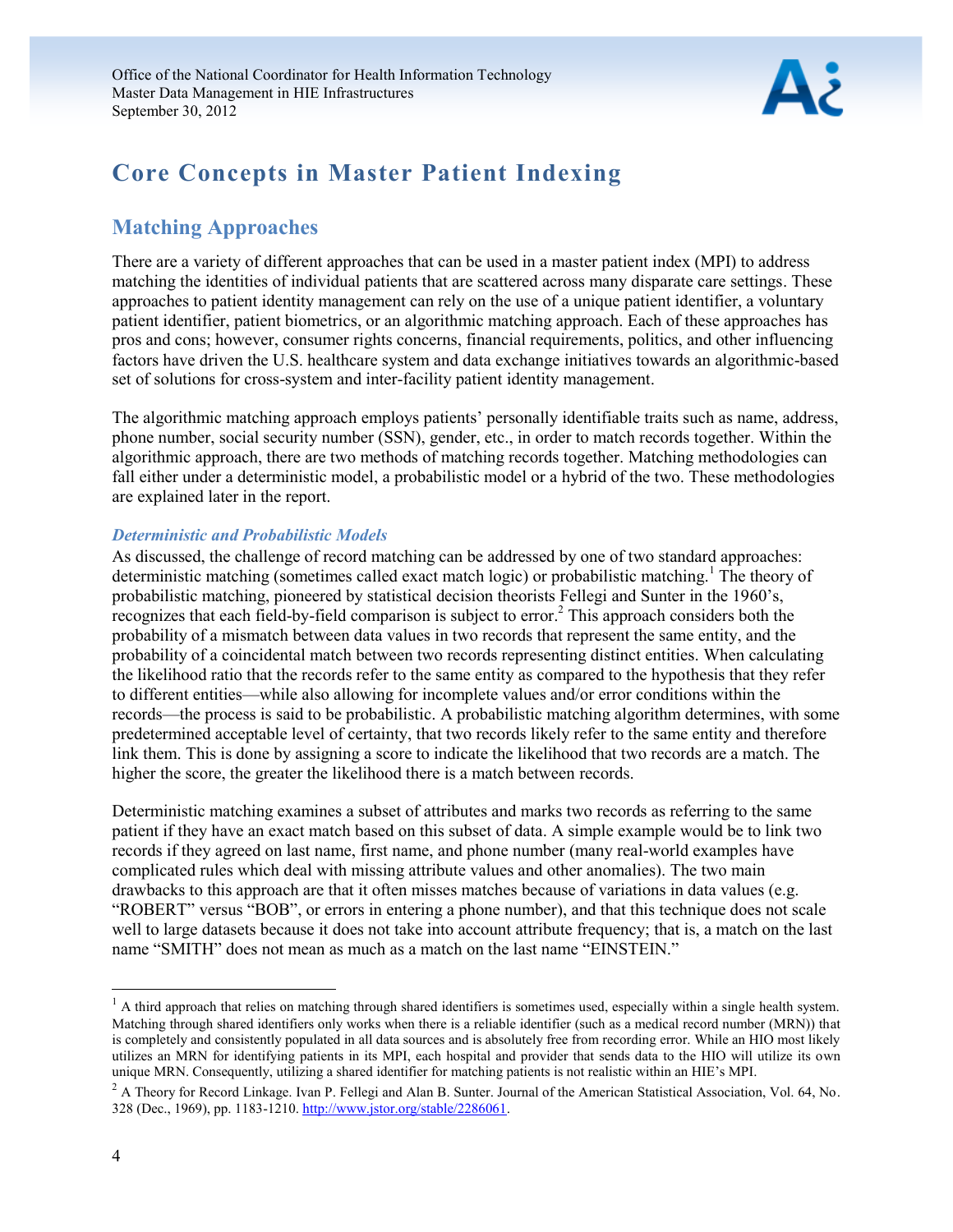

Probabilistic matching avoids some of these drawbacks by recognizing the variability and volatility in attribute values or attribute significance (phone number vs. gender) and incorporating that knowledge into the decision whether to match two records or not. Among all the approaches to record matching, probabilistic matching allows the greatest flexibility and provides the highest accuracy when properly configured. Neither the technique of shared identifiers nor the deterministic matching method is able to match records under conditions of high variation in the data which are likely present within a hospital or health system and always present in a cross-facility HIE effort. Only probabilistic matching mimics the human ability to recognize that two slightly dissimilar records do, in fact, represent the same identity. This is done through the use of matching techniques that rely on applications of attribute weights (phone number receives a higher weight than gender), Enhanced Soundex (names with similar phonetic sounds receive a higher score), frequency indexing (common names receive lower scores, uncommon names receive higher scores), nickname tables (tables that equate formal and informal names), and edit distance calculations (the number of changes needed for two values to be equivalent, the lower the number of changes the more likely the records are a match).

Relying on a completely automated probabilistic record matching and linking approach, requires an extremely high threshold for accuracy, or the correct linking of two identities. The fundamental challenge in driving towards that goal is limiting false-positive identity correlations (falsely linked two different patients), while limiting the false negative correlations as much as possible (not linking two records for the same patient). Mitigating these risks is possible and is a cornerstone of effective patient identity management.

## <span id="page-5-0"></span>**False Positives and False Negatives**

When implementing and configuring an MPI solution and algorithm, the goal is to make as many correct linkages as possible and to minimize errors. When measuring the accuracy of an algorithm, a highly functional system has few false negatives and fewer false positives.

- False Negatives Failure to match two records that represent the same entity.
- False Positives Creating a link between two records that do not represent the same entity.

### *Cause of False Positives and False Negatives*

The root causes of false positive or false negative linkages are numerous; however, the most common issues are related to data quality and matching thresholds. Data quality is a critical concept in master data management. The phrase "garbage in, garbage out" evokes the basic underpinning of the consequence of data quality shortcomings. Data quality generally refers to the completeness, validity, and accuracy of data flowing into the MPI. For example, if a record does not contain a full set of possible data elements and is missing a phone number, then the ability to match is diminished. Further, if invalid data is populated, such as a fake address for a trauma patient, again, matching is diminished. Lastly, inaccurate data capture or entry (for example during a patient registration process in an emergency room) causes matching challenges.

Matching thresholds can also cause false positives or false negatives. A threshold is the level at which records are automatically linked, rather than manually linked (manual linkage implying human intervention and disambiguation – sometimes referred to as potential linkage resolution). When comparing data elements in two records using an algorithm, a score is assigned. The threshold is correlated to the score at which records are automatically linked, not linked, or fall into a queue for a data steward to review. A higher threshold implies stricter matching requirements, i.e. a higher score is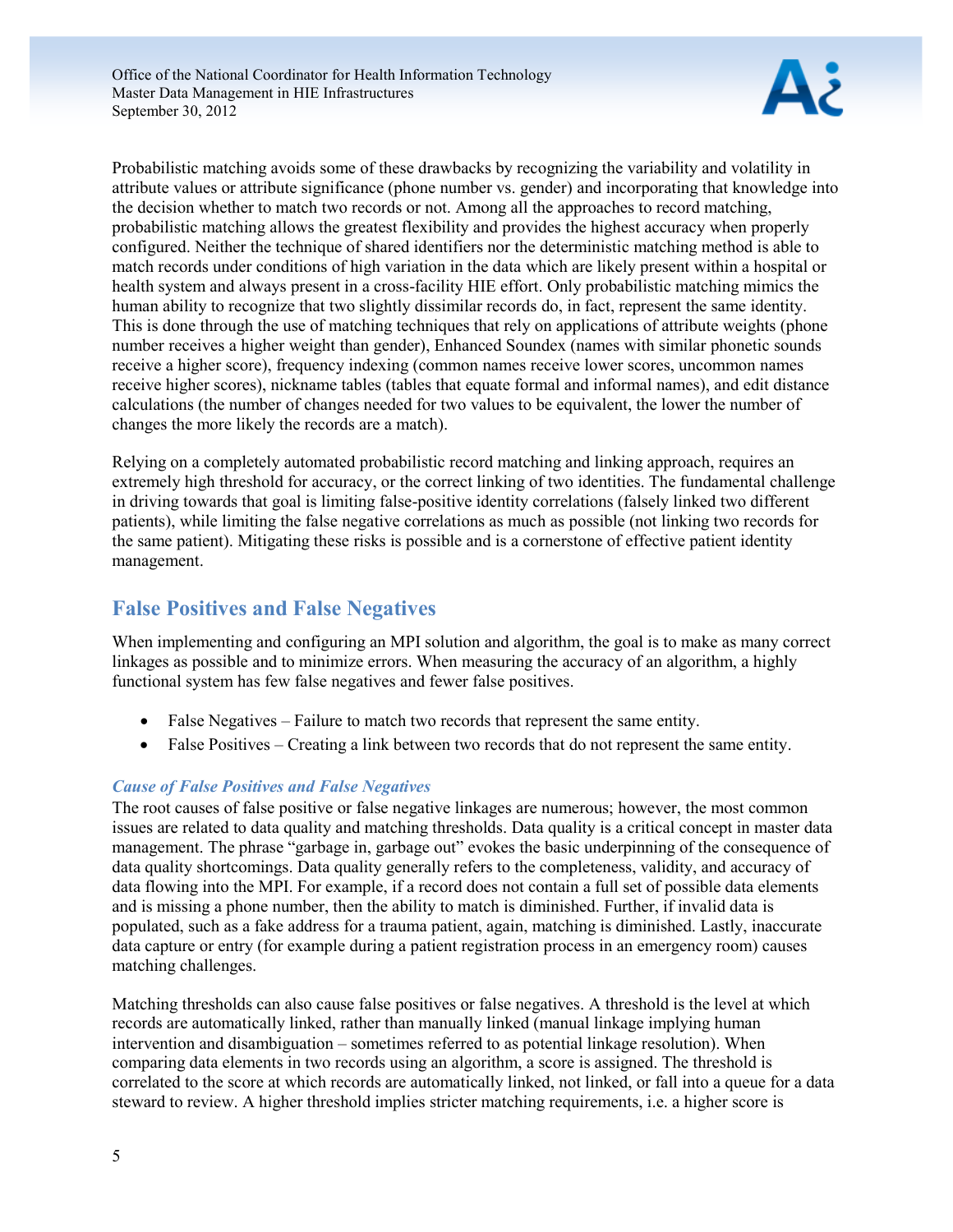

necessary for the records to automatically link. The set threshold will determine the number of false positive or false negative matching outcomes that will be encountered. When dealing with a father/son scenario where both individuals live in the same household with similar names, Jr. vs. Sr., under certain matching approaches the two associated records and data sets have a potential of linking if key differentiating data elements such as birthdate are missing. Similarly when addressing a twin scenario, the name and supporting demographic data suggests that would be the same individual; however they are in reality two separate distinct individuals. In an opposing scenario, the lack of data can also present a problem and cause records which should be linked, to not be linked.

During an implementation of a configurable solution, matching threshold must be viewed through the lens of false negative and false positive tolerance. In treatment scenarios, there may be a near zero tolerance for falsely linking patients. However, in a non-treatment use case seeking to identify readmissions across hospitals, that tolerance may change. With a higher threshold for auto-linking records, any data quality issues have a greater impact on the ability to match and therefore result in a lower match rate because of false negative outcomes. However, in matching scenarios that have a patient safety impact (i.e. linking clinical data), a false negative is a preferred outcome when compared to a false positive. Choosing an appropriate matching threshold in conjunction with an appropriately tuned algorithm will minimize both false positives and false negatives for an optimal MPI system. Beyond the initial configuration of a probabilistic MPI, a "tuning" effort can be undertaken to optimize the performance of the algorithm given the data set that the solution is operating against. For example, after a period of MPI operations, the administrators can review the linking and overall output of the solution and determine if matching thresholds should be modified (e.g. lowering of the auto-link threshold to capture more linkages) or if the tools should be accounting for specific regional variances in names.



*Figure 1: Illustration of the relationship between false positives and false negatives<sup>3</sup>*

### *Balancing False Positives and False Negatives*

When deploying an MPI solution, it is important to determine if an aggressive or conservative linking strategy will be pursued. Aggressive in this context, refers to erring on the side of linking records, as

<sup>&</sup>lt;sup>3</sup> Privacy and Security Solutions for Interoperable Health Information Exchange: Perspectives on Patient Matching: Approaches, Findings, and Challenges. Alison Banger, Shaun Grannis, and David Harris. RTI International: June 30, 2009.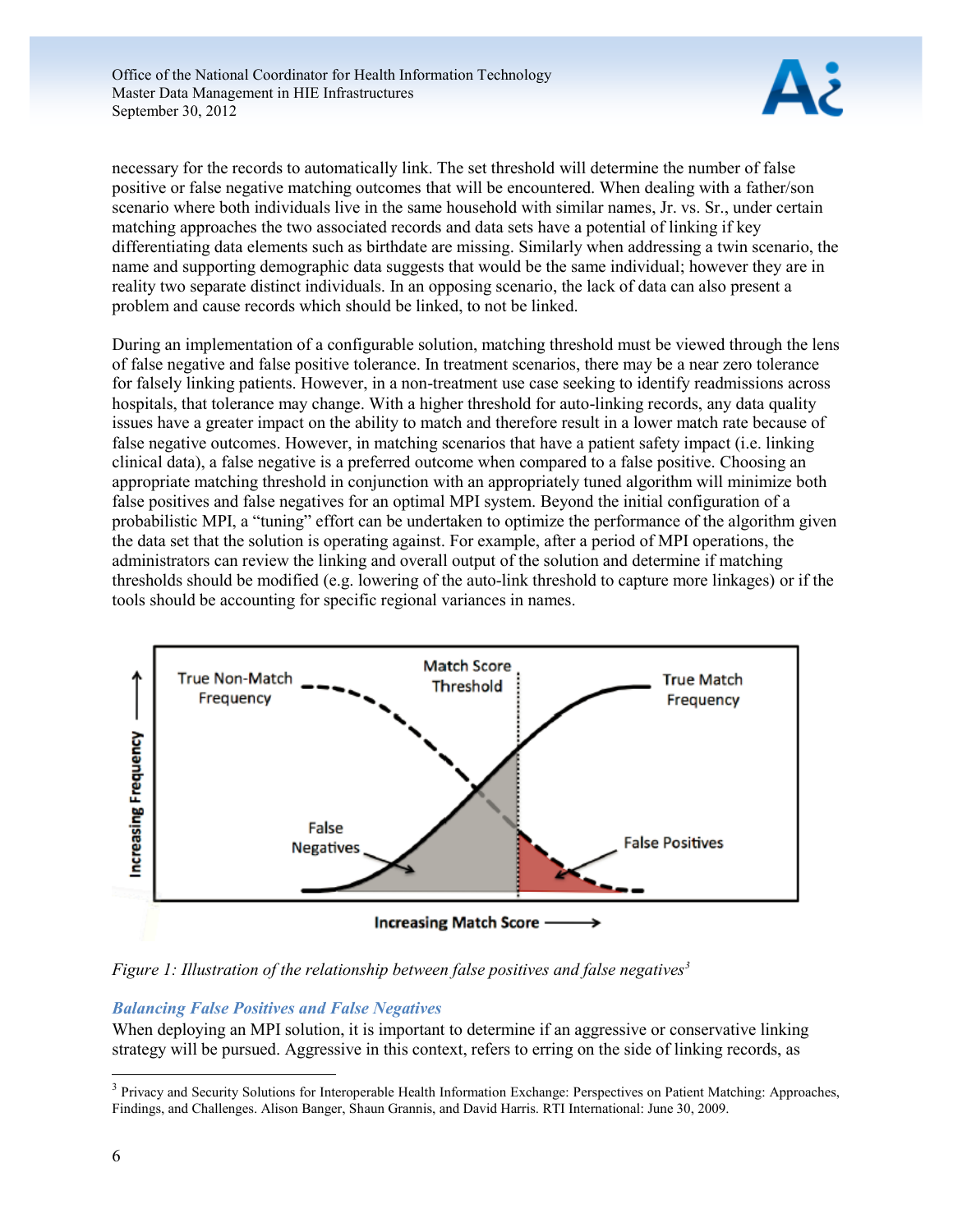

opposed to working to avoid false positives as an imperative (conservative). It is possible to tune an algorithm to minimize the number of false positives and false negatives; however, there is an important balance that will need to be addressed in regards to performance of the system and the amount of human intervention that will need to take place. Depending on the type of data that is being rendered, the tolerance for incorrect or missing matches will determine how finely tuned the algorithm will need to be in order to address the issue of false positives and false negatives. For instance, when dealing with healthcare data, it is imperative that records are linked appropriately with a very low rate of false positives, while false negatives are more acceptable. This is due to the higher level of patient danger if two records are incorrectly linked together. For example, if two records are incorrectly linked, and one patient has a medication allergy, the other patient's allergy list will not update, and she could receive a medication that is life threatening. If two records are not linked together that should be, there will be incomplete information, but providers are aware that information is rarely complete and tend to operate accordingly, which explains why false negatives are not as unacceptable as false positives.

## <span id="page-7-0"></span>**Challenges of Relying on Demographics for Matching**

It is critical for patient demographic data to be accurate and sufficiently populated in order to be an effective element in matching. Many demographic attributes will also change over time, such as a last name (due to marriage) or a home address (after a move). In addition to these demographic changes, dataentry errors, such as misspellings or transformation of data, inevitably cause variability in the records, described above as data quality issues. The matching approach must account for all of this variability to serve the needs of an HIO. Implementers and managers of the MDM solution must, where possible, take a hard look at the underlying workflows and policies that result in the demographic data being collected, and work with owners of source data to ensure that it is as accurate as reasonably feasible to support matching. From an HIO perspective, this can be a significant challenge. Data quality problems are frequently deeply rooted in the business processes and personnel practices of data source organizations. The ability of an HIO to drive changes at that level may not be feasible, or at least not feasible in a medium-term timeframe. The configurations and tuning of matching algorithms must account for the current data quality situation and may be updated over time if and when progress is made on improvements at the data-source level.

## <span id="page-7-1"></span>**Transactional versus Batch Matching**

Regardless of the matching approach utilized, there are two modes for processing patient identities for matching: transactional (real-time) or batch mode.

### *Transactional*

In transactional matching updates from source systems are sent and received by the MPI in real time. The data is added or updated, and the matching of the records is done on the fly. Demographic changes or changes in entity composition can be sent to downstream sources so that all participating systems have the most up-to-date information. This method provides great benefit, since at the time of the addition or update, all of the systems will have the most up-to-date information. In the transactional model, human intervention can take place in order to allow for data remediation when a record link is in question.

### *Batch*

With the batch mode, additions or updates are stored and processed at a determined time. Down-stream source systems are updated once the data has been processed. In this model, there is a period of time in which the source system, the MPI, and downstream systems receiving the data will be out-of-sync. This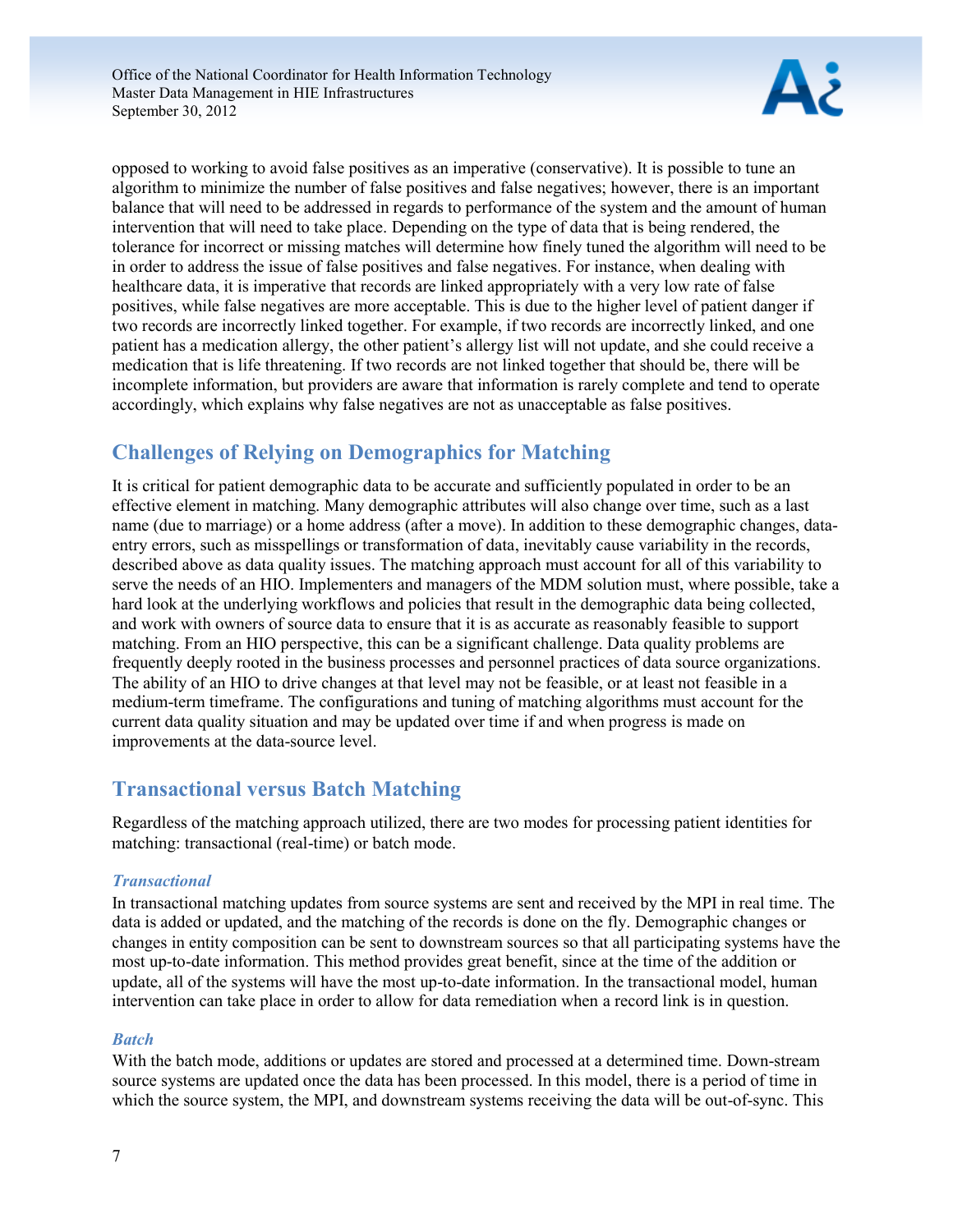

method of matching is most often utilized in research situations to create reports. For example, if an organization were to process a large batch of claims data in order to show unique identities across health plans over time, the claims data could be processed as a large batch file. Additionally, this method could be used if a persistent connection to a source system were not possible. In that scenario, messages may build over a given timeframe then be transferred via a secure File Transfer Protocol (FTP) to the HIO for processing through the MPI.

## <span id="page-8-0"></span>**Data Governance**

A data governance and data stewardship plan lays out how an organization prioritizes data issues, when it manages issues, and who should manage issues.

## <span id="page-8-1"></span>**What is Data Governance?**

Data governance encompasses the management and ownership of data within an organization. The processes associated with the ownership and management of data can be described as:

- The overall management of the availability, usability, integrity, and security of an organization's data;
- A system of decision rights and accountabilities for information-related processes, executed according to agreed-upon models which describe who, what information, when, under what circumstances, and using what methods can action be taken;
- The people, processes, and information technology required to create a consistent and proper handling of data across an organization; and
- The activities that ensure data-related work is performed according to policies and practices as established through governance.

When putting together a data governance plan, there will be various short and long term goals. Success in implementing the strategy will be measured incrementally as change throughout the organization will take time, and ultimately effective data governance and stewardship is a long-term strategy that will require commitment from the top level of the organization. Data governance is not only a function of the information management department, but it should, in parallel, involve future IT project plans, in order to incorporate developed standards across the organization.

## <span id="page-8-2"></span>**Data Remediation**

Data remediation, a core consideration of a sophisticated matching plan, is the manual intervention that occurs when the matching algorithm does not have sufficient information to make a definitive linking decision. Records will be flagged as having a task associated with them and be identified with a particular issue. There are generally four different task types that a system customarily identifies.

1) Potential duplicate: Two records from the same source that, when compared, score between the clerical review and the auto-link threshold. To perform remediation, the user can make a resolution within the MPI; however, the user should also merge the two records within the source systems, if the records are determined to be the same. Figure 3 provides an example of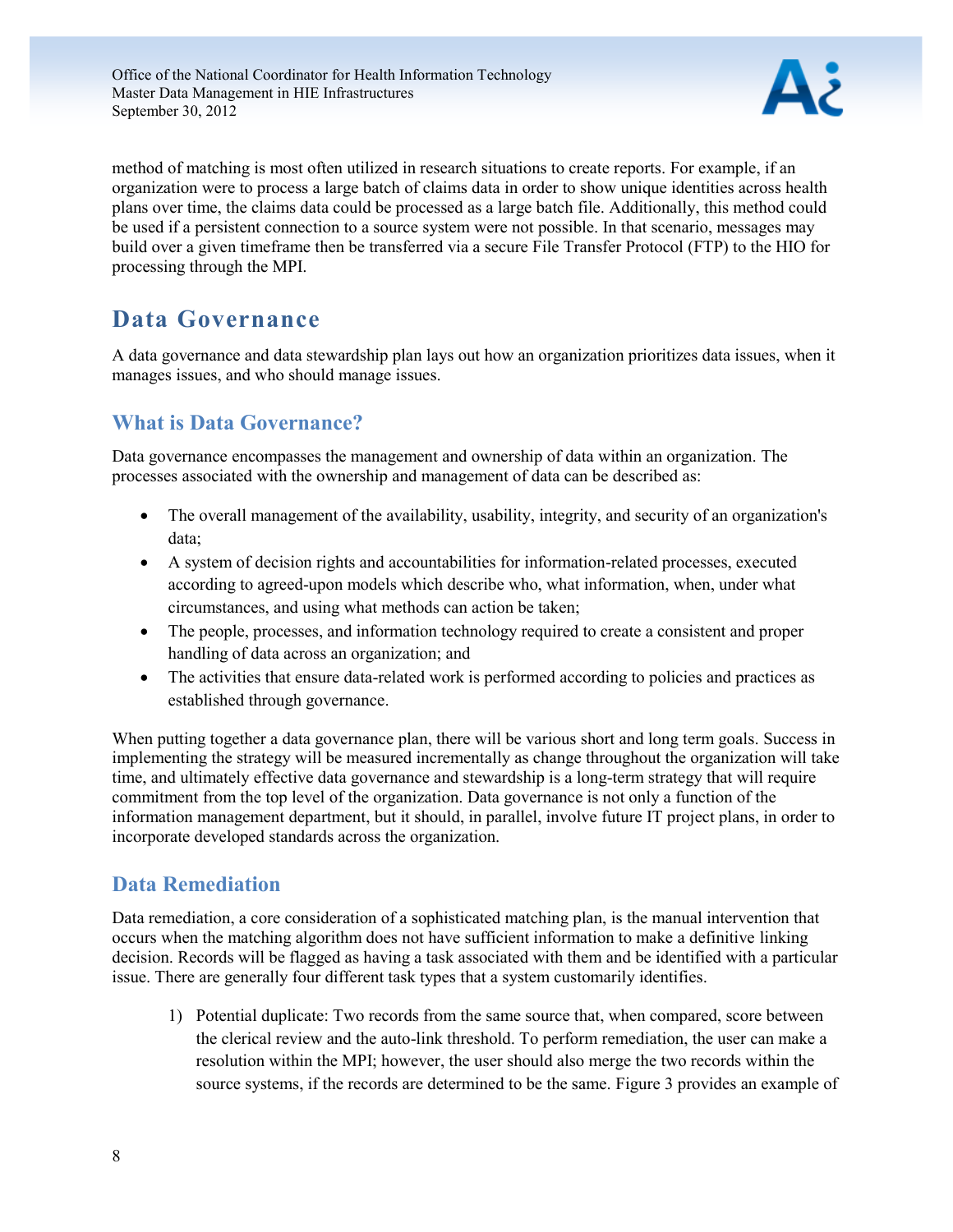

a duplicate record. The MRN is different because the first name has not been entered exactly the same; however, the remaining information verifies that it is the same record.

| <b>MRN</b> | <u>Name</u>    | <u>Sex</u> | DOB     | <b>Address</b>                         | <b>Phone</b> | <u>SSN</u>  |
|------------|----------------|------------|---------|----------------------------------------|--------------|-------------|
| JHH 31243  | Matthew Taylor | M          | 8/13/75 | 805 Hilltop Lane Baltimore<br>MD 21022 | 410-312-7638 | 312-67-5342 |
| JHH 76812  | Matt Taylor    | М          | 8/13/75 | 805 Hilltop Lane Baltimore<br>MD 21022 | 410-312-7638 |             |

*Figure 2: Example of a potential duplicate record.* 

2) Potential linkage: Two records from different sources that, when compared, score between the clerical review and the auto-link threshold. To perform remediation the user can make a resolution within the MPI. Figure 4 provides an example of two records from different organizations that should be linked together.

| <b>MRN</b>       | <b>Name</b>    | <u>Sex</u> | <u>DOB</u> | Address                                | Phone        | <b>SSN</b>  |
|------------------|----------------|------------|------------|----------------------------------------|--------------|-------------|
| JHH 31243        | Matthew Taylor | М          | 8/13/75    | 805 Hilltop Lane Baltimore<br>MD 21022 | 410-312-7638 | 312-67-5342 |
| <b>UMH 87125</b> | Matthew Taylor | М          | 8/13/75    | 805 Hilltop Lane Baltimore<br>MD 21022 | 410-312-7638 | 312-67-5342 |

*Figure 3: Example of potential linkage between records from different sources.* 

3) Potential overlay: This scenario exists when an existing record is updated and the changes to the record are significant enough that existing matches are now in question. For instance, if an existing record is updated from John Smith to Jane Jones, there's a reasonable question about whether the record still matches John Smiths from other source systems. To perform remediation, the user must determine which attributes are correct or determine if there was a process flow issue. Figure 5 provides an example of two records with the same MRN; however the remaining information shows an overlay of records that should not be matched.

| <b>MRN</b> | Name           | Sex | DOB     | Address                                | Phone        | <b>SSN</b>  |
|------------|----------------|-----|---------|----------------------------------------|--------------|-------------|
| JHH 31243  | Matthew Taylor | M   | 8/13/75 | 805 Hilltop Lane Baltimore<br>MD 21022 | 410-312-7638 | 312-67-5342 |
| JHH 31243  | Greg Smith     | M   | 8/13/75 | 817 Hilltop Lane Baltimore<br>MD 21022 |              |             |

*Figure 4: Example of potential overlay of records.*

4) Review identifier: Two records from the same source that do not score high enough to be a potential duplicate; however, the two records share the same unique identifier such as a SSN. Remediation steps must determine whether the records are the same or not; if they are the same, the records should be merged within the source system. If they are not the same, a data steward should indicate such in the data remediation tool.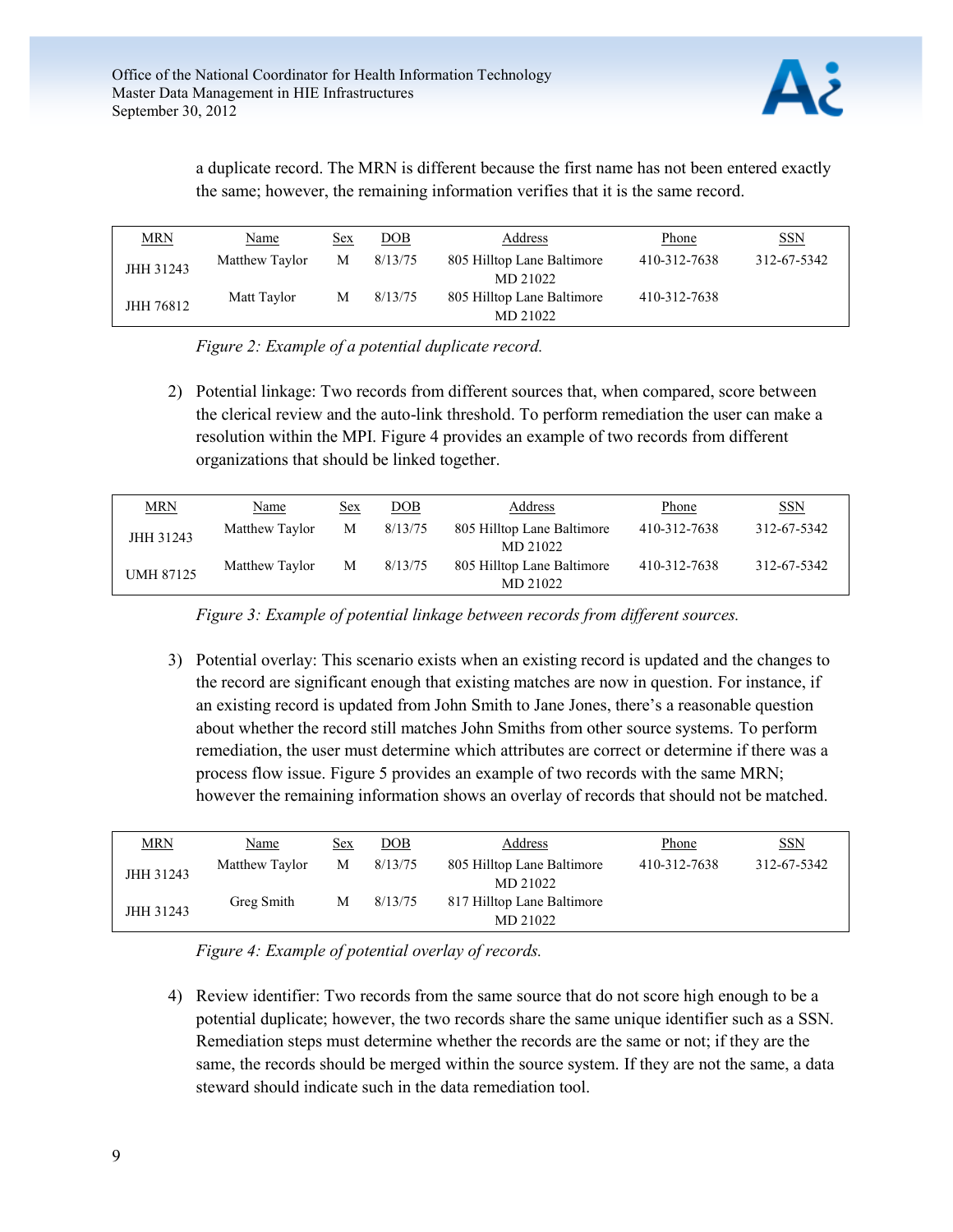

## <span id="page-10-0"></span>**Identity Volatility within a Master Patient Index**

Within an MPI, an individual person will be represented as a composite—the sum of her collected data from all of the source systems that contain shreds of information about her. MPI technologies, as described above, link these identities to form a composite view of an individual. The composite is identified by a master identifier linking all other identifiers; this is sometimes referred to as en enterprise identifier, or EID. For an HIO, this EID can be thought of as an umbrella ID, linking any local IDs across data sources within the network. Perhaps surprisingly, however, an EID is different from a national ID number (such as an Social Security Number) in one very important way—it is not a static value, and as the identity composition changes over time, occasionally so can the EID and the local identifiers associated with it.

## <span id="page-10-1"></span>**Factors Influencing Volatility**

There are many factors that influence the volatility of an identifier. During an MDM implementation, it is desirable to mitigate risk factors so as to ensure that EID changes remain as infrequent as possible.

When an existing record within a given source system in a network is updated (for example if a patient has a second encounter and her phone number or address is updated), the closing or widening of the data gap with records from other source systems can incur an EID change. For instance, imagine two records that are not currently linked, each with its own respective EID. One of the records is then changed in the source system at a hospital, firing a message to the HIO, now making it similar enough to the other that the scoring allows for them to automatically link. One record will change its EID to match the others. A similar scenario can occur when two entities that are initially linked become unlinked due to a data change. The EID changes can be minimized in this case by allowing historical values to be used in the matching algorithm, i.e. previous addresses or names are used to determine if the records should remain linked. Similar discarding of an EID can occur after manual intervention, when two records do not meet the automatic threshold for linking or delinking, but are possible candidates. An effectively tuned algorithm can minimize this scenario.

## <span id="page-10-2"></span>**Impact of Volatility on Forms of Data Exchange**

<span id="page-10-3"></span>One of the goals when implementing an MPI is to design and configure the toolset in order to identify as many entities automatically, either at the start of the implementation or as the entities are created. This should help to minimize EID changes as much as possible. Since in many implementations the EID is utilized in downstream systems, when an EID does change it impacts the environments in a variety of ways. Whenever the EID changes, additional processing time will be incurred (though minimal on the MPI side); however, as the EID change is communicated to downstream systems, they must consume and process the change. This can mean corrections, merges, and unmerges at the source-system level. Additionally, and perhaps more importantly, the clinical documents that are linked based on the medical record number (MRN) to EID correlations must now change to reflect the updated information. If new information is sent and a new link is created, not only must the identities in the MPI link, but the downstream systems storing the clinical documents associated with each MRN must be accordingly modified to show the clinical documents as one entity within the HIE infrastructure.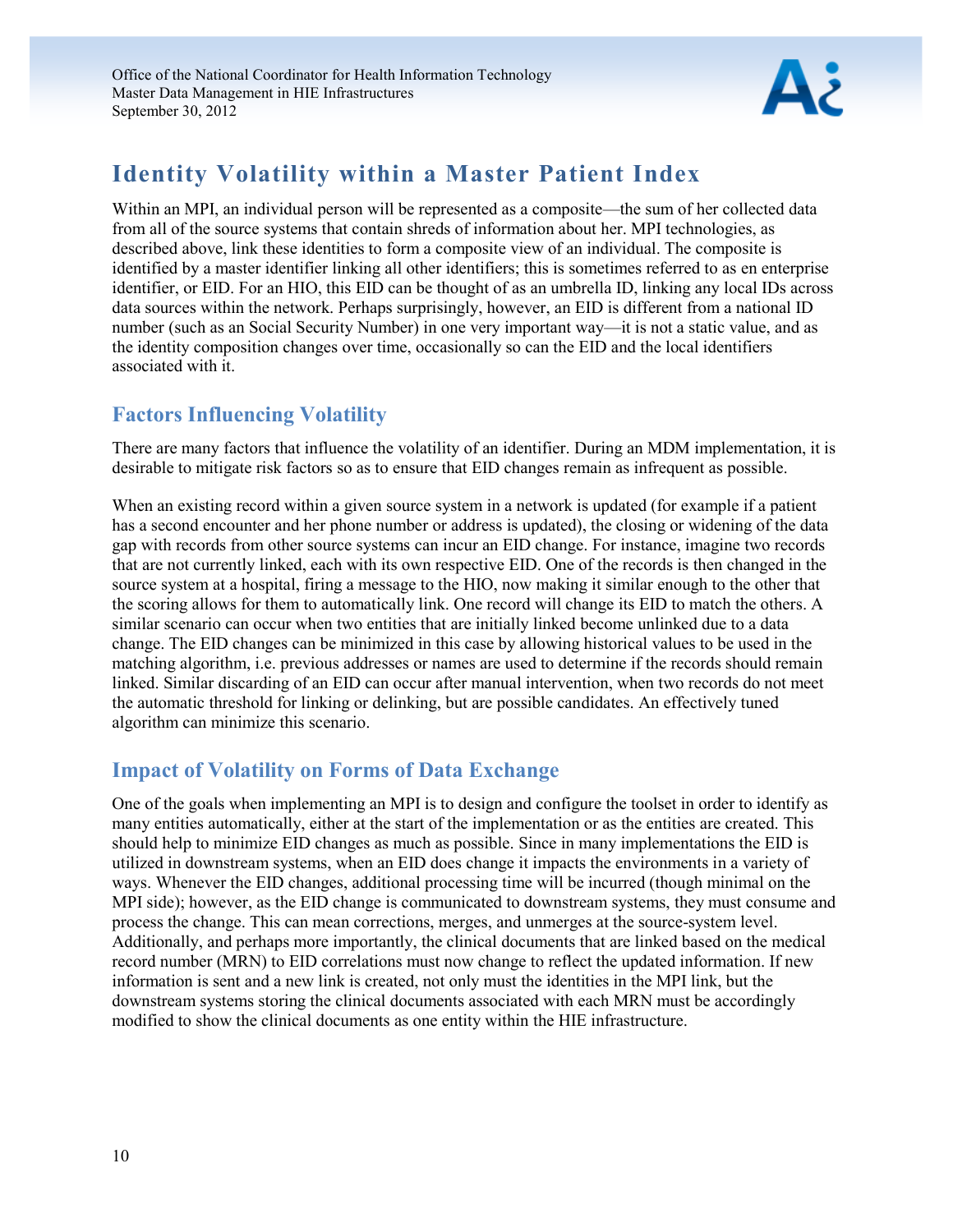

## **MPI as Foundational Infrastructure**

The ability to accurately identify and link patient records across healthcare entities is a foundational capability in health information exchange. Indeed, accurately linking identities from disparate sources is the first step to enable searching of data through an HIE infrastructure. In order for an HIO to provide services that facilitate, and perhaps drive, care coordination, cross-facility patient reconciliation and matching is required. Previous Audacious Inquiry reports described how simple data types and message formats (e.g. HL7 ADT messages) shared through an HIO from healthcare facilities, can create significant opportunities for new care coordination capabilities and drive novel insights into utilization and potential interventions. In order to enable these use cases, an MPI is required.

## <span id="page-11-0"></span>**A Note on Federated MPI Models**

Other models beyond a centralized MPI have been developed and are being deployed. In a scenario where regional HIOs seek to exchange data among each other, their infrastructure solutions must be able to support cross-community queries into each other's MPIs and respond when a patient match occurs. The concept of a federated MPI solution exists but has inherent design challenges related to the federation of matching policies and processes. Specifically, in a federated MPI model a requestor of data must broadcast the patient query out to the MPI solutions serving the other communities. This patient query carries demographic data pertaining to that patient and must be processed by the receiving MPI solutions to evaluate if that system has a corresponding match. In a federated MPI model the requestor is not presented with an opportunity to disambiguate potential matches from each responding MPI (as they may be presented in a single MPI domain), due to the large number of identities this may return and the manual work that would be required to ensure a correct match. While either deterministic or probabilistic matching approaches may be used, either solution must respond to query within a single patient identified, as the workflows to disambiguate multiple MPI responses are not defined and are likely prohibitive. The concept of a "broadcast" patient query exists in the cross-community access IHE profile. If a user within a network launches a query out to a broader network of networks, using specific patient demographic data, the receiving MPI systems must be sure that the responses to that query are accurate and unambiguous. The deterministic matching approach (when the request includes sufficient patient demographic data) is the most effective way to accomplish this end result.

## <span id="page-11-1"></span>**Master Data Management, Care Coordination, and Healthcare Reform**

## <span id="page-11-2"></span>**Master Patient Indexing Beyond Core HIE**

Healthcare reform and new payment paradigms are putting increasing pressure on provider organizations to effectively and efficiently coordinate care. Whether it is in the context of a patient centered medical home (PCMH) program, an accountable care organization (ACO), or a hospital readmission-reduction program, those charged with a patient's care need to have full situational awareness of the healthcare utilization of that patient across the entire system (whether the system is defined as an organization, an ACO, a provider network, form of coverage, state, etc.). The realities of disparate systems and the fluid nature of patient demographic information mean that some form of patient matching and indexing technology is required to accomplish effective care coordination at scale.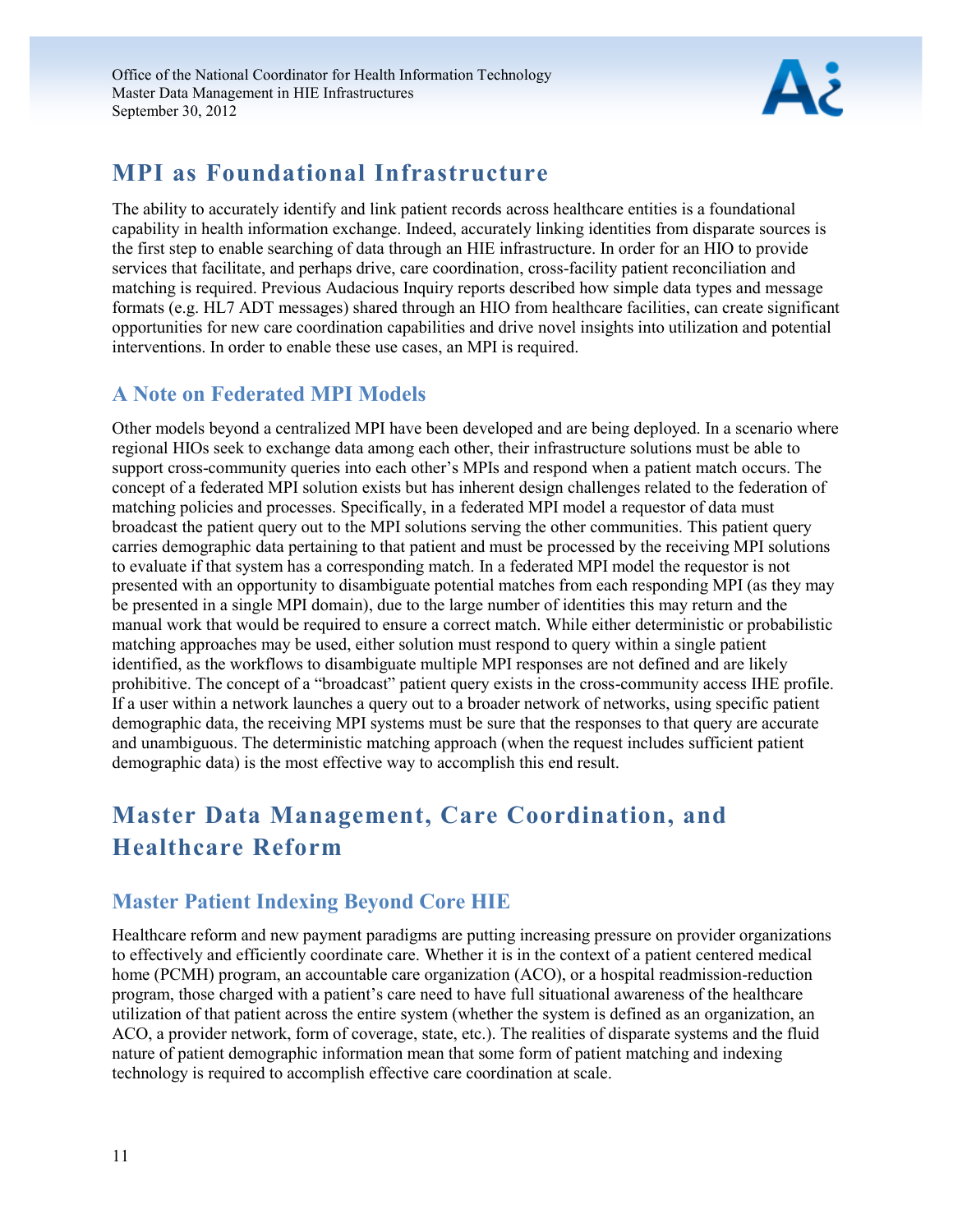

As a clearing house of real-time ADT data and an organization with touch points with a wide range of healthcare organizations across a medical trading area, an HIO and its MPI are well positioned to serve a central role in care coordination. This is a great example of the "utility model" of health information exchange, where the HIO serves as a unique enabler of a business-driven use case of its participants. HIOs across the country are developing a number of services that utilize the MPI and facilitate care coordination.

As an example, at least two relatively mature HIOs are delivering ADT information about a patient's medical services encounter, for instance at the time of hospitalization, to a permitted recipient with an existing relationship with a patient, such as a primary care provider or payer. Until now, participants were not likely to know when one of their patients has been admitted to a hospital, or alternatively they may find out well after the admission and/or have incomplete data. This use case hinges primarily on three events:

- 1) Patient attribution (matching a patient and provider),
- 2) Alerting rules, and
- 3) Alert notification output

Such systems are designed to provide real-time notifications for care coordination and quality improvement purposes when patients are admitted, discharged, or transferred within a hospital. These alerts can serve to initiate a process for coordinating care and/or providing follow up care.

In addition to real-time notifications, organizations charged with coordinating care have a need to see and understand in aggregate how patients are moving across care settings. Often, claims-based data cannot be collected and delivered to such organizations in a timely enough manner to make impactful decisions. HIOs' MPIs can be used to deliver actionable reporting on patient movement; for instance, in Maryland, the HIO has developed at least two types of readmission reports. The first type of readmission report is a 30-day all cause basic readmission report which simply assigns the readmission to the previous hospital visited by the patient, regardless of cause. The second type of readmission report is a 30-day all cause readmission report utilizing the state's regulated readmission logic. Hospitals may also request custom one-time or recurring reports using either the existing HIO data or the HIO data enhanced with the requesting hospital's input. Once a report is provided, the participant may then use the information only as defined in the permitted purposes of the HIO's policies and procedures, namely for quality assessment and improvement activities, including care coordination.

## <span id="page-12-0"></span>**Master Provider Indexing**

HIOs are implementing provider directories as part of their rollout of Direct secure messaging. Most MDM solutions oriented towards patient information management also offer provider-specific MDM toolsets. The more robust provider indexing tools may not be necessary simply for enabling Direct, and so each HIO must conduct a cost-benefit analysis with regards to investing in master provider indexing; however, those HIOs with strong provider-specific capabilities available to them may be able to play a role managing provider information more efficiently among a range of other stakeholders. For example, a unified approach to provider information management, say at a state level, could to act as a mediator of the "collect-once, reuse-many times" provider data service for verified licensure, sanction, and provider demographic / geographic information. Organizations pursuing such services have estimated that the savings of such an approach is quite significant. The solution can support the costly primary source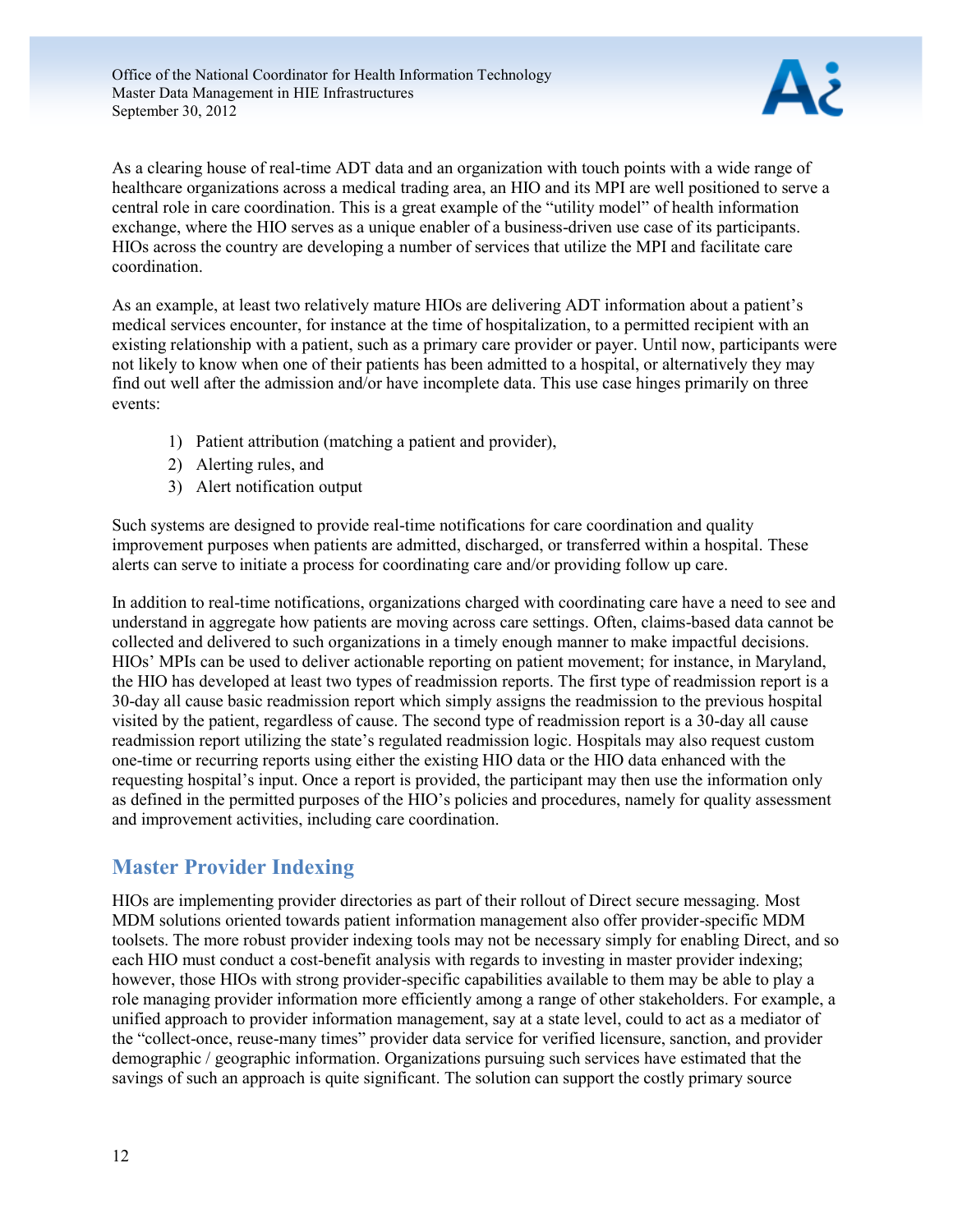

verification processes in addition to maintaining consumer-relevant provider information and communications relevant electronic address information (Direct and/or EHR endpoint data).

### <span id="page-13-0"></span>**Analytics**

Entities such as state Medicaid agencies, payers, ACOs, hospital systems, practices, and even health benefit exchanges have unique needs, data sets, analysis responsibilities, and capabilities. Coordinating data analysis efforts can enable significant advancements in a state's health data analytics strategy by combining data sets to create new insights into cost, performance, and outcomes. This coordination will become even more necessary in the context of episode-based care coordination and payment. As measuring utilization, cost, and outcomes becomes increasingly centered on cross-organizational episodes of care rather than each individual case, or unit of care, technologies that enable consistently accurate consolidation of disparate data sources becomes important, both for the provision of care, subsequent analysis, and potentially predictive modeling. This capability is a core component of many HIOs' technology platform and is a pre-requisite for managing large scale data sets and to developing insights into that data. It will be important to state health policymakers and to HBEs in understanding the migration of individuals among plans and in ensuring coordinated care and improvements in the patient experience are provided as individuals move between different provider networks associated with each payer. It is also important to recognize that state and federal policymakers stand to benefit from the creation of population level health measures. Over the long term, a unified planning approach to a state's use of claims based and provider-originated health data for population health reporting will drive efficiency and create a platform for future innovation.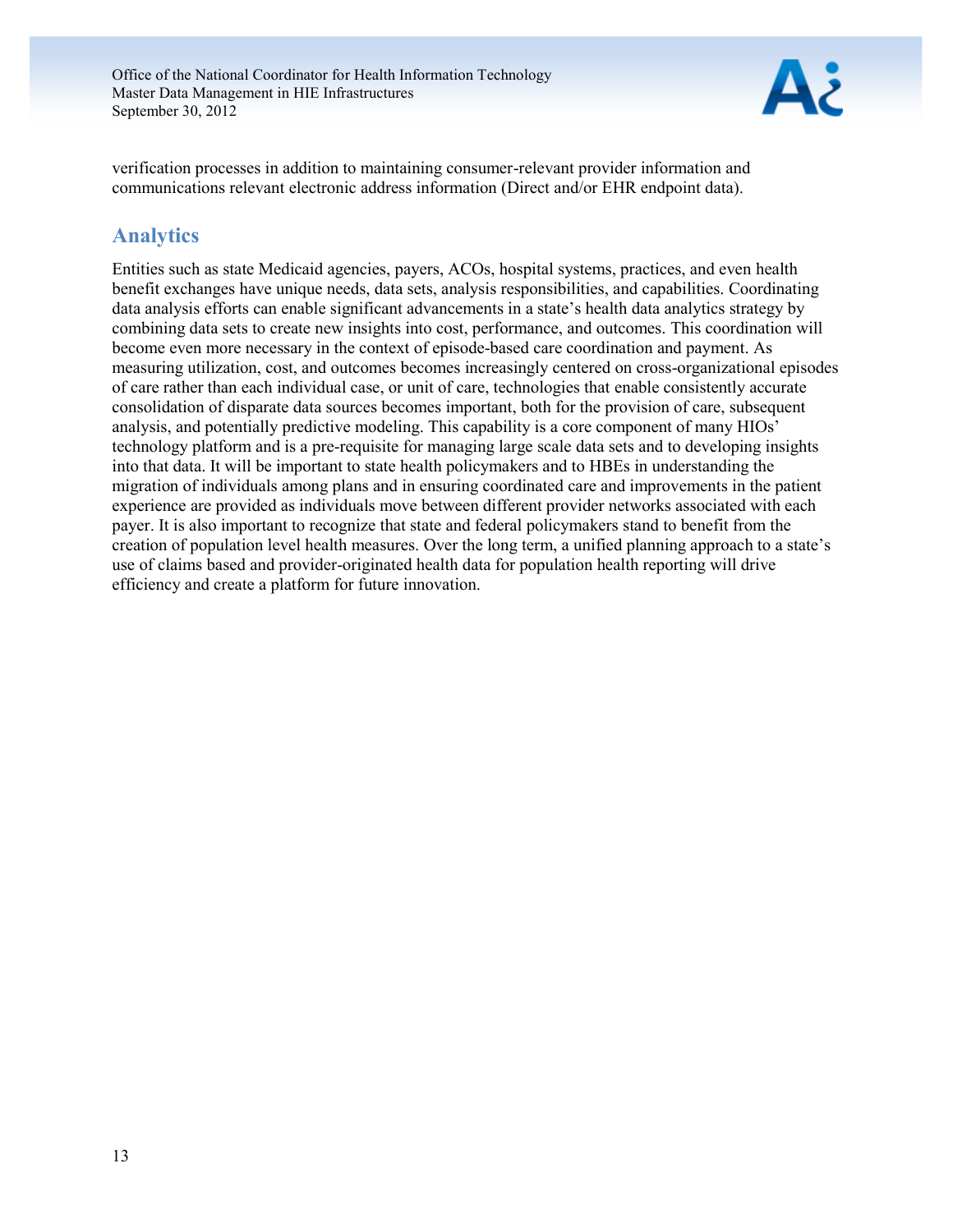

## <span id="page-14-0"></span>**Appendix A: Glossary**

**API:** An application programming interface (API) is an interface between software components.

**Blocking attribute:** Internal-use attributes with values constructed from normalized attribute values. The intent is for an MPI to define its blocking attributes so that identities with the same value for a blocking attribute are much more likely to find matches for each other than identities chosen randomly from the entire data set.

**Data quality:** Data quality is a perception or an assessment of data's fitness to serve its purpose in a given context.

**Data validity:** Data validity indicates the percentage of times a particular attribute is populated. Furthermore, it will also indicate the percentage of the data set which contains valid, non-anonymous value values.

**Deterministic matching:** Records are determined to refer to the same patient if they have an exact match based on a subset of data, i.e. name, DOB, SSN.

**Duplicate:** Two separate records from the same source that are in fact the same patient and should be one single record.

**Edit distance calculations:** The number of changes needed for two values to be equivalent. The lower the number of changes, the more likely the records are a match. For example, an SSN of 123-45-6789 vs. 213-45-6789 has an edit distance of one because only one swap between the one and two must occur to make a match.

**Enhanced Soundex:** Names with similar phonetic sounds receive a higher score.

**False negatives:** Failure to match two records that represent the same entity.

**False positives:** Creating a link between two records that do not represent the same entity.

**False positive filter (FPF):** Applies deterministic logic to specific false positive matches, and uses the result to apply a penalty score.

**Fellegi-Sunter theory:** A theory of probabilistic matching pioneered in the 1960s that recognizes that each field-by-field comparison is subject to error.

**Frequency indexing:** Common names receive lower scores, uncommon names receive higher scores.

**GUI:** A graphical user interface (GUI) is used to interact with a database using graphics, rather than text commands.

**Historical values in matching:** The use of previous addresses or names (maiden names) as part of the matching technology that allows for a stronger link between records and consequently a larger number of matches.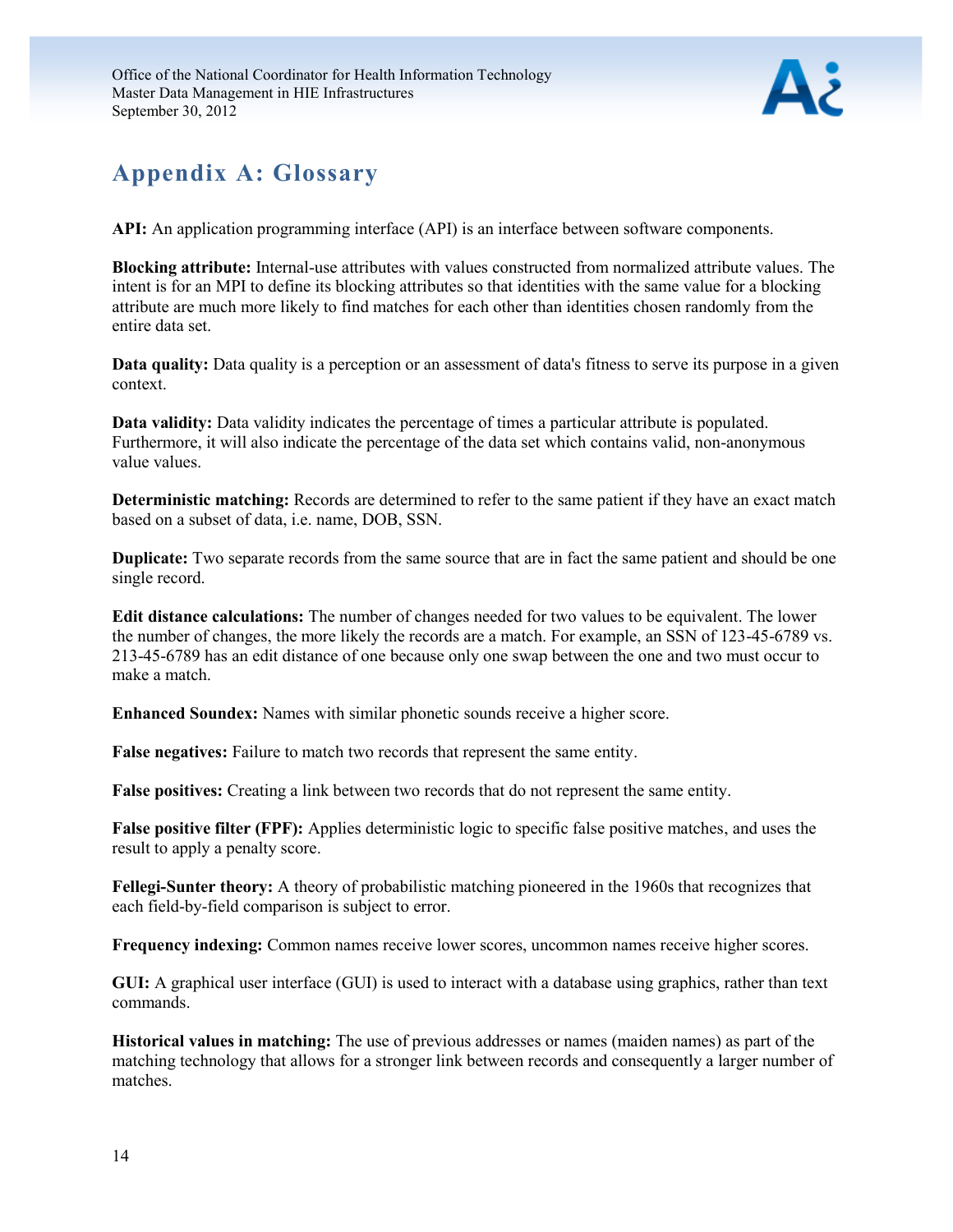

**Identity Volatility: T**he vulnerability ratio for the identity itself to change, in other words, when the identity is added to the system how often will its enterprise identifier change based upon data changes for that particular identity or other identities in the MPI.

**Linkage:** Two separate records from different sources that are the same patient and should be linked together in the MPI.

**Matching thresholds:** The level at which records are automatically linked, rather than manually linked.

**Medical record number (MRN):** The unique identifier assigned to a patient's record within a specific EHR system or organization.

**Normalized attribute:** Copies of incoming attribute values that have been "cleaned up" (i.e., standardized, or normalized) in some way, to make the matching process easier. For example, a normalized last name attribute would be a copy of the incoming last name attribute that has been cleaned up, perhaps by removing leading and trailing whitespace characters, removing all non-letters, and mapping to all upper-case.

**Nickname tables:** Tables that equate formal and informal names.

**Overlay:** An overlay occurs when one identity's information overrides the information of another, different record. For instance, if an existing record is updated from John Smith to Jane Jones, and the demographic information is changed, this is an overlay.

**Probabilistic matching:** The process of using statistical analysis to determine the overall likelihood that two records match.

**Review identifier:** Two records from the same source that do not score high enough to be a potential duplicate; however, the two records share the same unique identifier such as a SSN.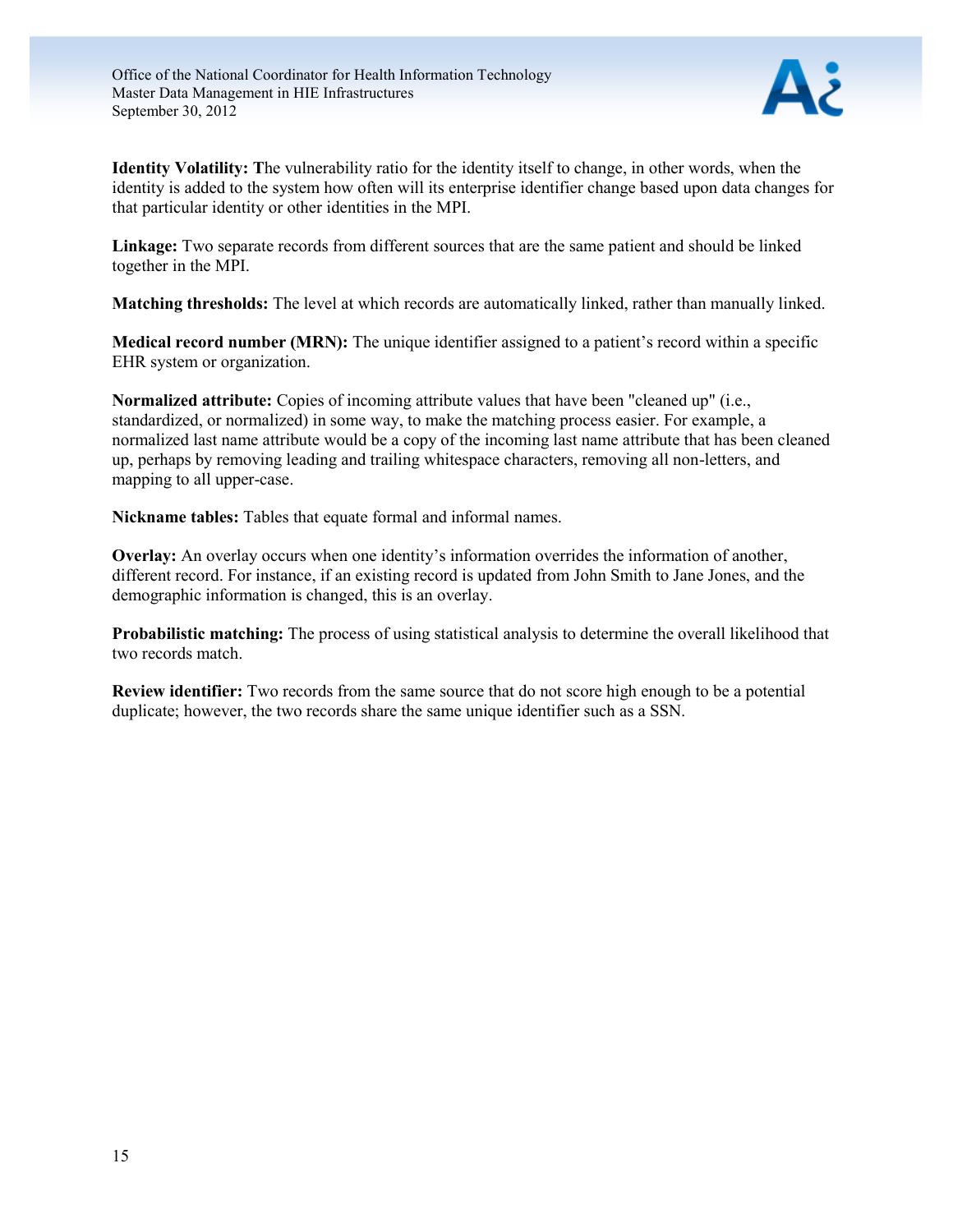

## <span id="page-16-0"></span>**Appendix B: Third Party MPI Products versus Integrated Solutions**

In today's HIE product ecosystem, broadly speaking there are two flavors of MPI solutions—the built-in MPI and the standalone, full-feature MPI. Most HIE product vendors have an MPI solution that is built into their HIE product. This type of built-in MPI is generally purpose-built to serve specific HIE use cases and does not have all the features of a standalone MPI solution. This is not surprising, given that for HIE companies MPI is only one component of their overall offerings while for standalone MPI companies the level of product investment and differentiation is likely to be much greater. The following table compares and contrasts the general differences in the two types of MPI solutions in the market.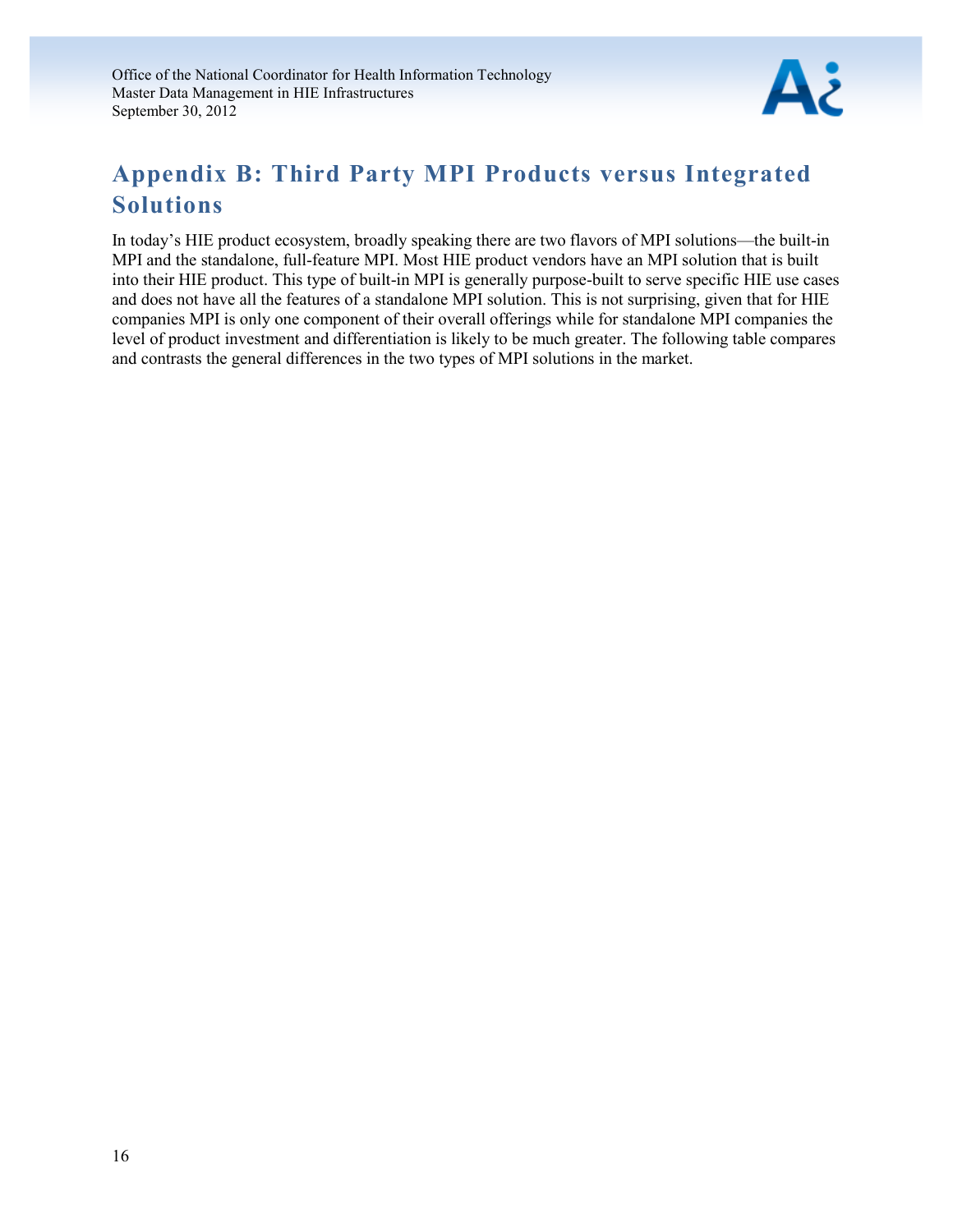

| Feature/<br>Characteristic <sup>4</sup>                  | <b>Standalone MPI</b>                                                                                                                                                                                    | <b>Built-in MPI</b>                                                                                                                    |  |
|----------------------------------------------------------|----------------------------------------------------------------------------------------------------------------------------------------------------------------------------------------------------------|----------------------------------------------------------------------------------------------------------------------------------------|--|
|                                                          | Probabilistic, with full support for<br>statistical tuning based on particular<br>demographic data sets.                                                                                                 | Mostly deterministic with support<br>for soundex, transpositions, etc.                                                                 |  |
|                                                          | Configurable and customizable<br>matching rules. The HIO can add its<br>own data fields that are used in<br>matching.                                                                                    | Fixed matching rules. Focus on<br>generic rules that work for most<br>populations.                                                     |  |
| <b>Algorithm</b>                                         | Less dependence on existence of<br>identifiers such SSN.                                                                                                                                                 | A little more dependent on<br>identifiers.                                                                                             |  |
|                                                          | Generally requires more work out of<br>the box to configure and tune.                                                                                                                                    | Very little or no algorithm<br>configuration required.                                                                                 |  |
|                                                          | Designed for accuracy. The<br>algorithm can unlink an existing<br>patient link based on changes in data.                                                                                                 | Generally, these MPIs are designed<br>for consistency. Once two records<br>are linked together, they can only be<br>unlinked manually. |  |
|                                                          | User interface to support data<br>remediation.                                                                                                                                                           | Very little or no support for this.                                                                                                    |  |
|                                                          | Support for task assignments and<br>workflows related to data<br>remediation.                                                                                                                            | Very little or no support for this.                                                                                                    |  |
| <b>Data Remediation / MPI</b><br><b>Management Tools</b> | Tools to examine false positive and<br>false negative candidates.                                                                                                                                        | Very little or no support for this.                                                                                                    |  |
|                                                          | Built for complete identity<br>management and flexibility.                                                                                                                                               | Built to maximize auto-linking and<br>minimize manual identity<br>management.                                                          |  |
|                                                          | Great support for interoperability<br>standards (HL7, IHE PIX/PDQ)                                                                                                                                       | Inconsistent and spotty support for<br>external applications.                                                                          |  |
| <b>Integration and</b><br>Interoperability               | More integration work required to<br>make things work. Despite the<br>interoperability standards, making<br>any HIE product work seamlessly<br>with a third-party MPI is generally a<br>major challenge. | By definition, these are very well<br>integrated into their respective<br>broader HIE products.                                        |  |
| Cost                                                     | High                                                                                                                                                                                                     | Typically free with the HIE product                                                                                                    |  |

<sup>&</sup>lt;sup>4</sup> The table attempts to paint a general picture. Specific products may have different capabilities. A few HIO vendors provide their MPI solutions as a standalone product as well.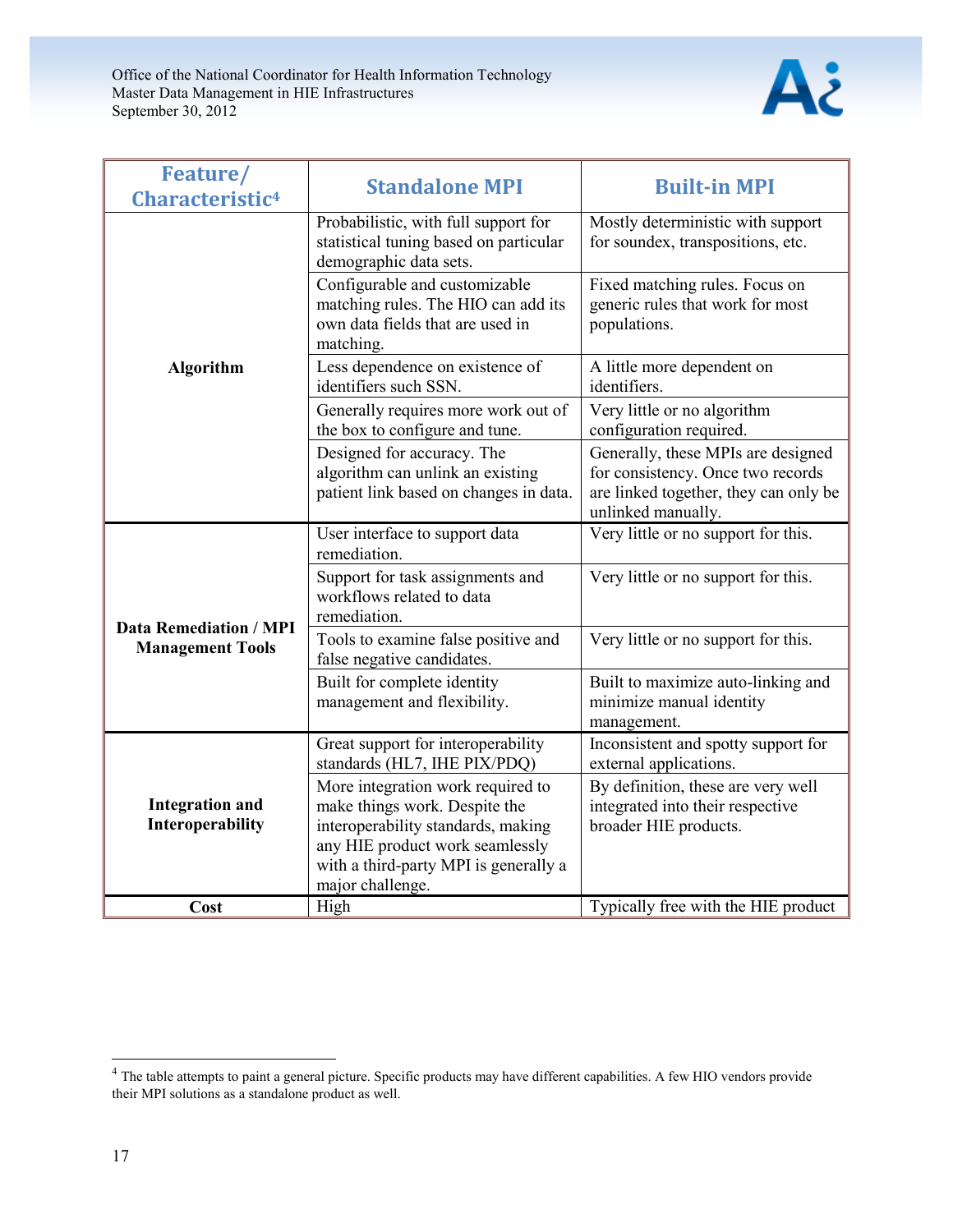

## <span id="page-18-0"></span>**Appendix C: HIE and MPI Vendors**

Audacious Inquiry reached out to a number of HIE vendors that offer an MPI solution, as well as vendors that offer a standalone MPI solution, to provide information about their product offerings. The vendors were sent 18 questions about various aspects of their systems. All content contained in Appendix C was provided and reviewed by the vendors.

## <span id="page-18-1"></span>**IBM**

### *General Overview*

The Standard Edition of IBM InfoSphere MDM software is designed to support complex data management needs around person/patient identification, matching, linking and de-duplication of person data, as well as integrating to clinical systems and EHRs to support clinical care and HIE activities. For effective management of patient records, InfoSphere MDM supports the following core capabilities:

- Creation and maintenance of a common index of all personal data and encounter information to allow on-demand access to patient data across the continuum of care.
- The ability to correlate and cross-reference different system identifiers to a single person and a single unique identifier.
- Utilization of sophisticated probabilistic matching algorithms to ensure highly accurate results.
- Broad compatibility and integration experience with existing systems, platforms, and data sources – including legacy systems.
- Provides a platform that can expand to support the ability to identify and manage patient relationships with other persons, families, entities, payers, contracts, guarantors, physicians, and resources.

### *MPI Capabilities*

To derive the accuracy and benefits of a probabilistic approach to patient data matching, InfoSphere MDM:

- Uses a probabilistic algorithm for patient matching.
- Provides this algorithm for patient searching, which may require different levels of accuracy.
- Produces customized weight tables that are generated based upon the actual frequency of data in the participating systems.
- Provides an algorithm that supports an unlimited number of data attributes.
- Stores and matches on an unlimited number of historical versions of the patient attributes.
- Provides separate algorithms for identifying patients, providers, organizations, and households.
- Provides an algorithm that awards both positive and negative scoring per each attribute.

The IBM InfoSphere MDM Patient Hub comes with a pre-populated data model configured with the most popular patient attributes, which can be extended and tailored according to a client's business needs. A flexible and robust data model allows for post-production changes to be easily made, for instance: adding sources, attributes, or new data entities; and refining or expanding the matching algorithm and thresholds.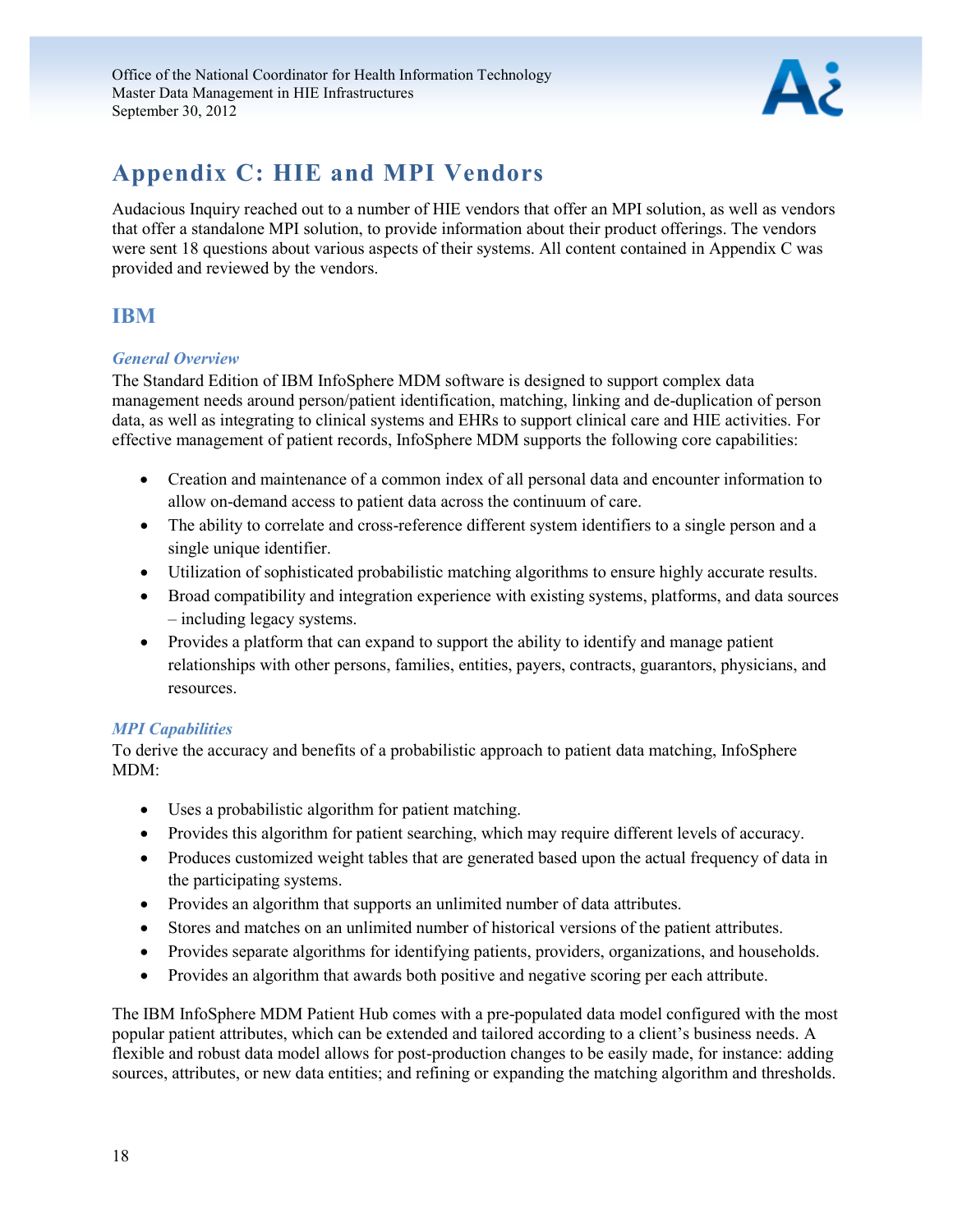

The solution provides flexible views of patient data and can easily provide the ability to synchronize data between upstream and downstream systems.

To integrate, InfoSphere MDM supports HL7v3, HL7v2, delimited, fixed length, and XML based messaging. InfoSphere MDM also supports the IHE standards and Web-services, Java, and C++ API as points of integration. InfoSphere MDM authenticates users either through an internal data sources or integration with an external LDAP v3-compliant directory server.

#### *Identifying and Linking Patients*

IBM InfoSphere MDM uses a probabilistic algorithm to match records. Specifically designed to consolidate fragmented patient identities into a linkage set, the patient data hub provides a complete patient view by accurately identifying and instantly linking the records for each patient. As a result, it is possible to provide the clean, complete personal profiles required for more cost-effective and responsible interactions with customers, patients, or partners. Achieving the highest levels of accuracy requires a methodical and thorough process. IBM InfoSphere has customized the following process to match records.

The candidate selection process selects records from the database that are likely to match. For each record in the database, search keys are created. This enables the record to associate with other records that likely match it. Search keys are designed to be robust against common errors such as false positives or false negatives and create multiple keys for each record. These multiple, robust search keys insure that all records with a reasonable chance of matching are considered, a process known as casting a wide net.

Comparison functions operate at the attribute level and determine the degree to which the attributes match. This step pulls together disparate data and is the foundation for building a complete record and an accurate view of each patient. These can be simple binary functions, either the attributes agree exactly or not, or complicated hierarchical comparisons involving phonetic coding and edit distance functions. These functions include: social security numbers or other license number comparison which comprehend typographical errors, name comparisons which utilize phonetic matching, nickname matching, exact matching, frequency based comparison, edit distance comparisons, address and phone comparison which is capable of standardizing the address, and intelligently comparing the address. Scoring provides the mechanism for combining the individual attribute comparison results into a meaningful value – indicating the likelihood two records represent the same patient or not.

MDM InfoSphere Initiate Inspector is an application that alerts data stewards to potential data quality issues and gives them tools to inspect and resolve these issues using simple editing methods and dragand-drop paradigms. Inspector assists in the administration of routing rules, definitions and assignment of issues within the team, and distribution of the workload to the most appropriate resources.

#### *Deployment Options and Licensing/Pricing Models*

IBM InfoSphere MDM technologies are deployed on premises and can support multiple registry styles.

### <span id="page-19-0"></span>**Medicity**

#### *General Overview*

Medicity's MediTrust Identity Management Services (IMS), including Community Master Patient Index (CMPI) and Enterprise Master Patient Index (EMPI), match patient transactions accurately across information systems and care locations (acute care and ambulatory) within the HIO, based on community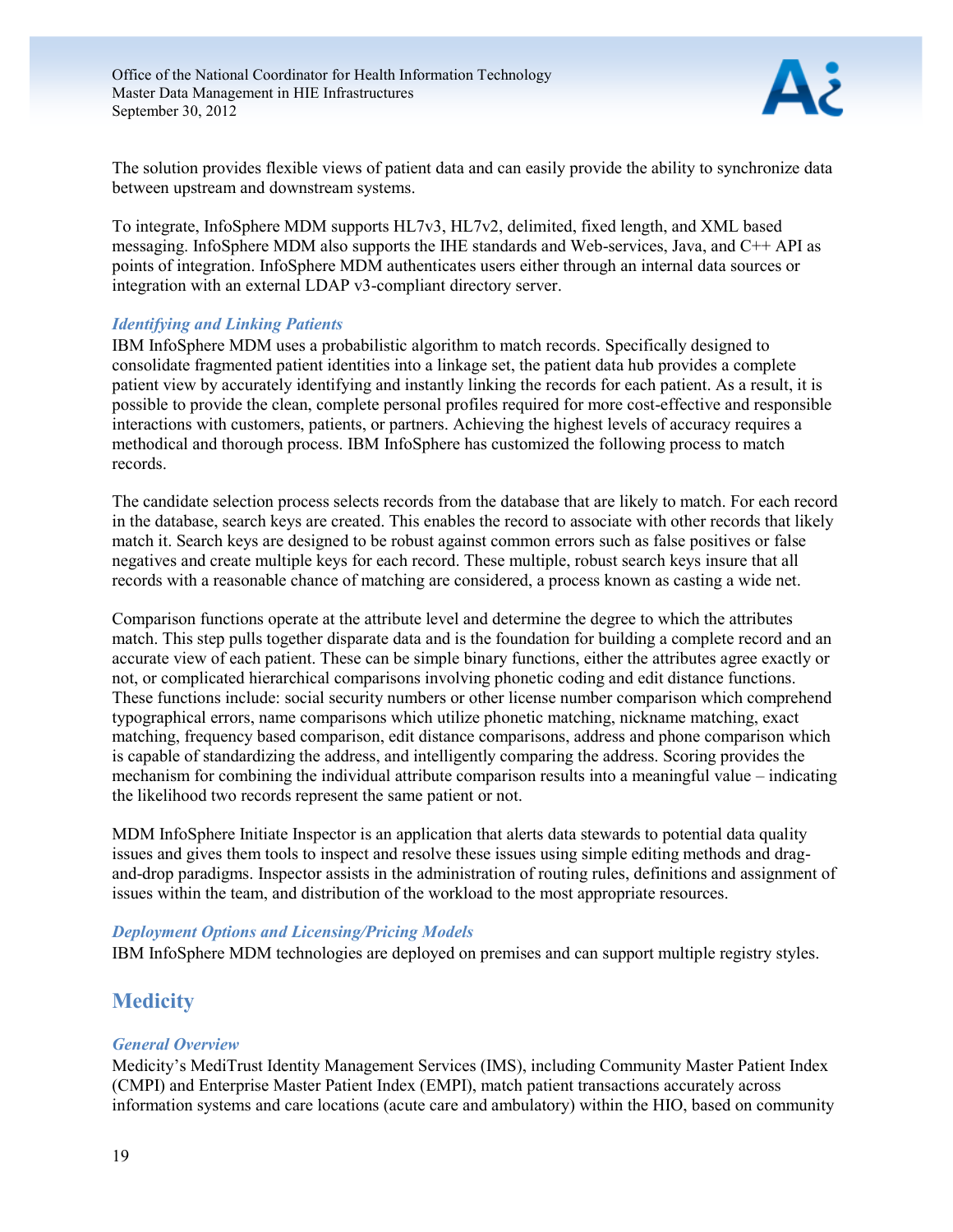

algorithms which are typically very different from the connected enterprise EMPI algorithms. In addition, the MPI technology goes beyond patient matching, ensuring that provider and health plan information is also consistent throughout hospital records. Medicity's CMPI supports a wide variety of provider, payer, patient, and other identifiers. The CMPI abstracts external identifiers from their associated data using internal identifiers that enable any number of external identifiers to link to a logical entity like a payer or a provider. Medicity deploys an EMPI in a passive mode for every connected organization with federated data storage to prepare identity and data for community publication. The value of the two-tier model is that each enterprise can manage identity according to their local environment, and still have identity match at the community level based on another set of criteria.

The community and enterprise MPI indexes update in real time with demographic and other feeds from physician and hospital information systems. The CMPI receives new records through system interfaces, adjudicates them, and matches them with an existing patient or enters them as a new patient into the index, with appropriate notation in the record written to Medicity's clinical data repository.

#### *MPI Capabilities*

Medicity's products support all applicable IHE Profiles in the ITI Technical Framework Volume 2, including ITI Profiles such as CDA R2 Clinical Document XDSb and XCA Transactions, PIX, PDQ, XCPD, and ATNA, among others. User authentication can take place against LDAP, Active Directory, or Medicity's internal user directory. Authentication to the system is used to then dynamically determine associated access controls to various types of clinical data. LDAP authentication can be problematic in a community setting with multiple LDAP systems; Medicity recommends the use of O-Auth or SAML as an alternative. In addition, Medicity offers both native APIs based on Microsoft .NET Windows Communication Foundation (.NET WCF) and supports the IHE PIX v3 Manager transactions via a SOAP based Web Service for searches. The following patient searches are supported:

- Demographics
- Local identifier, i.e. MRN
- Unique identifiers, i.e. SSN or driver's license number
- MPI identifier

Medicity supports a Lucene Index for patient searches as well as common data attribute level algorithms for specific attributes such as: Soundex for names and alternate name/nick name matching on first name attribute to enable matching of Bob, Rob, and Robert, transposition errors including first name / last name swaps, keyboard errors and restrictions around common invalid data values, all ones, all twos, etc. Unlike centralized MPI methodologies, where algorithm adjustments that benefit one organization often adversely impact other organizations in the system, Medicity's matching implementation enables the matching algorithms to be tuned for each participant that contributes data to the network. Medicity provides a user interface for manual identity management. In cases where a match is not certain (as defined by the policy makers), the system creates two separate patients and flags them for manual resolution. At the enterprise level, the Enterprise Patient Merge tool ("Patient Merge/Link" tool) allows authorized users to perform patient merge. Only the owners of the data are able to access and modify this patient data. Personnel usually perform this merge activity at the individual data contributor level (e.g. hospitals, ref labs, etc.). At the community HIO level, the "Patient Move/Link" tool enables authorized users to link or move patients between patient search catalogs. This can be performed by an administrator at the HIO level. Finally, the Medicity MPI allows for patient / provider correlations. These relationships can be extracted from the HL7 ADT messages and/or entered manually by the user when attempting to access a patient's record.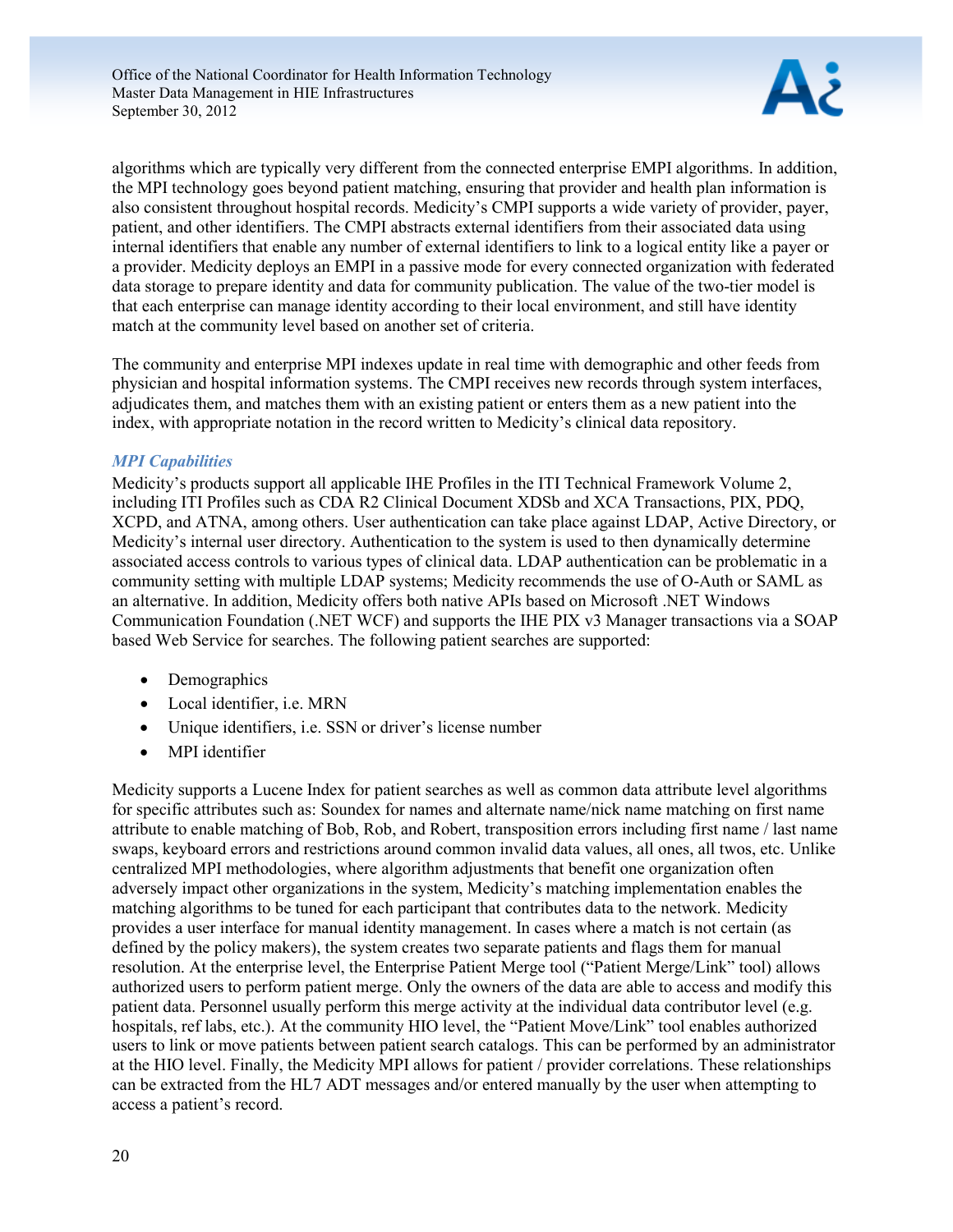

#### *Identifying and Linking Patients*

Medicity's CMPI uses deterministic logic and weighted rule sets to adjudicate patients. Medicity can customize its algorithms to meet both the requirements of the data sources and the organization's tolerance for error. The CMPI toolkit provides a mechanism for viewing and resolving potential duplicate records as well as logs detailing mismatched identities. The CMPI includes a utility to help administrators identify and merge or link duplicate items in the index. The system automatically generates a log of duplicates and potential duplicates. An administrator can then:

- Merge two patient records, including identifiers, into one record at the organizational (EMPI) level; or
- Link two patient records, leaving both records in the community index at the community index level. A common use case for such linkage involves maiden and married names. The patient with the maiden name remains in the database but is linked to the patient with the married name. The system recognizes both patients as one person.

To balance false negatives and false positives, IMS uses probabilistic weighting. The weighting value for each factor is defined via statistical analysis, in coordination with clients, with the objective of reducing false positives to a value, asymptotically approaching zero (reducing overlays at the expense of duplicates). Medicity's implementation methodology integrates this statistical analysis with a variety of other techniques, such as false negative reduction, deterministic matching, and run-time performance optimization across all assigning authorities in the community.

A minimum set of patient attributes can be defined between Medicity and the client according to their tolerance for false positives. A typical minimum set of data would be as follows:

- First Name
- Last Name
- Middle Initial
- Suffix
- Date of Birth
- Social Security Number
- Gender
- Home Phone
- Address
- Zip Code

#### *Deployment Options and Licensing/Pricing Models*

Medicity offers self-hosting, third-party hosting, and Medicity hosting based upon the requirements of the client. Medicity's solutions can be acquired via a traditional licensing model or based on a hosted Software-as-a-Service (SaaS) model.

### <span id="page-21-0"></span>**Mirth**

#### *General Overview*

Mirth Match is engineered to be an enterprise class Identity Cross-Reference Service built on open standards and leveraging the strengths of existing open source components to provide a powerful, scalable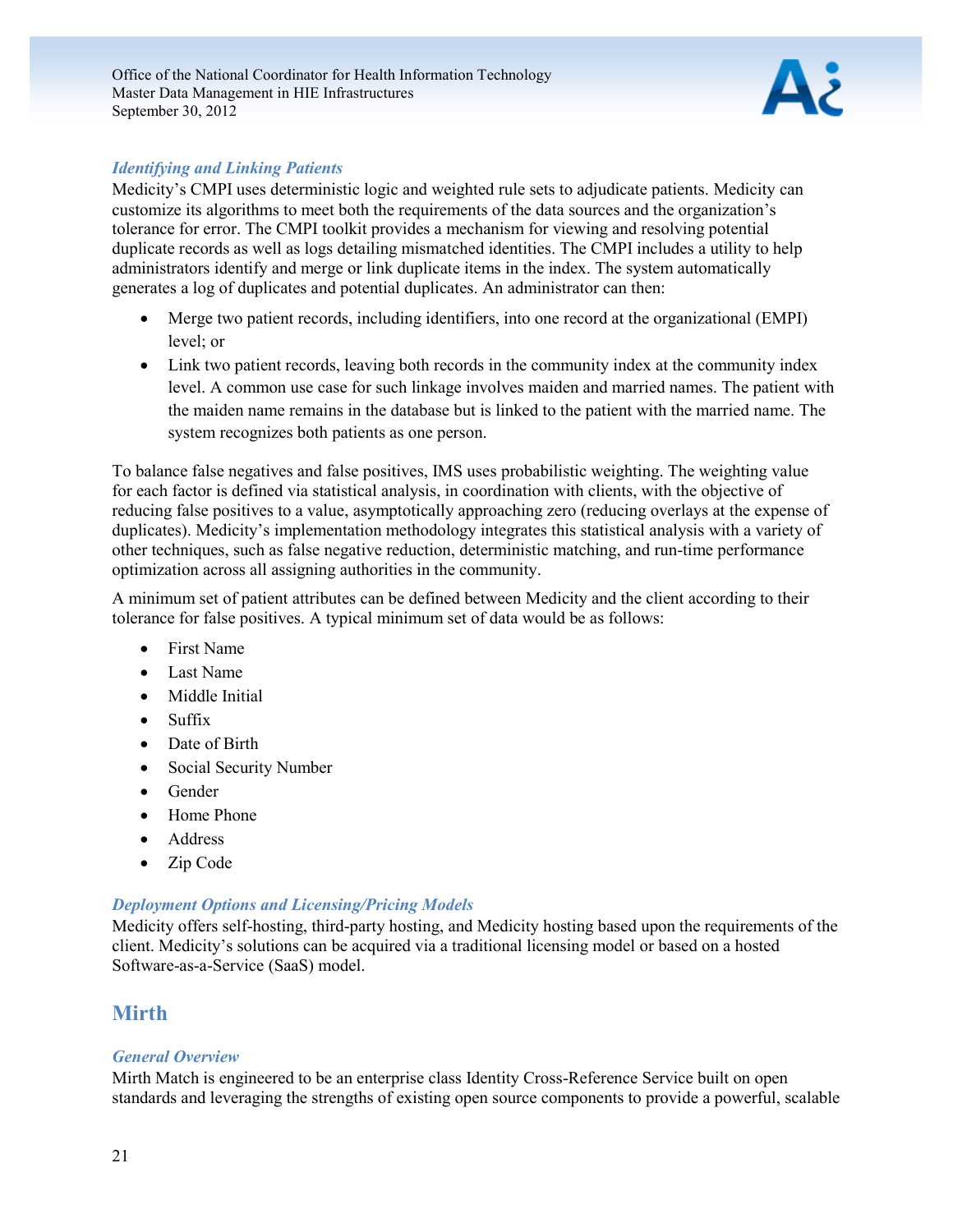

and comprehensive solution capable of handling common healthcare MDM patterns such as EMPI, master provider index, facility index, or simple member list de-duplication. Built as a reference implementation of the [HSSP Identity Cross-Reference Service \(IXS\) specification,](http://hssp.wikispaces.com/about) Mirth Match correlates or cross-references entities (e.g. patients, providers, etc.) located within disparate source systems by their identifiers. The standard IXS web service interfaces provide a documented standard mechanism by which entity data can be registered, indexed, searched, and retrieved. By maintaining a unique community identifier and providing standardized search mechanisms, healthcare applications and healthcare enterprises can find, exchange and reference entity data while maintaining the data's context and associations.

#### *MPI Capabilities*

Mirth Match supports both the IHE PIX and PDQ integration profiles and is able to integrate with LDAP v3-compliant directory server for authentication. The Mirth Match administrative user interface allows users to manually register, modify, activate, deactivate, link, unlink, merge and unmerge entities (e.g., patients). The MPI can maintain patient-provider correlations via traits or attributes, such as a provider's NPI as an attribute on a patient entity. The MPI can be searched via a user programmable API or an administrative user interface. The following types of patient searches are supported:

- Demographics
- Local identifier, i.e. MRN
- Unique identifiers, i.e. SSN or driver's license number
- MPI identifier

### *Identifying and Linking Patients*

Mirth Match supports both probabilistic and deterministic scoring algorithms, as well as hybrid probabilistic/deterministic matching. Support for gathering and looking up attribute value frequency information is built into Mirth Match. This information can be used to adjust the calculated similarity scores. Mirth Match supports a three-way balancing between false negatives, false positives, and the workload on support staff, through two configurable similarity score thresholds: the potential link threshold and the auto-link threshold.

When the similarity score calculated by Mirth Match for a pair of entities (patients) is below the potential link threshold, no link will be created between the entities. When the similarity score is above the autolink threshold, a link will be created. When the similarity score is between the two thresholds, a work item will be added to the support staff work queue requesting that a human make the final decision as to whether or not a link should exist between the two entities. To control the balance between false negatives, false positives, and workload, the administrator adjusts the values of these thresholds. If the auto link score threshold is increased, the number of false positives is reduced and the number of work items that must be handled by the support staff is increased. If the potential link score threshold is increased, the number of false negatives is increased, and the number of work items that must be handled by the support staff is reduced.

When a new entity (a patient, for instance) is registered, either during initial backload or later during the active life of an installation, Mirth Match executes a multi-step process:

 Compute values for normalized attributes from the incoming source attribute values. The exact logic varies by attribute and installation, but usually includes aspects such as mapping text to all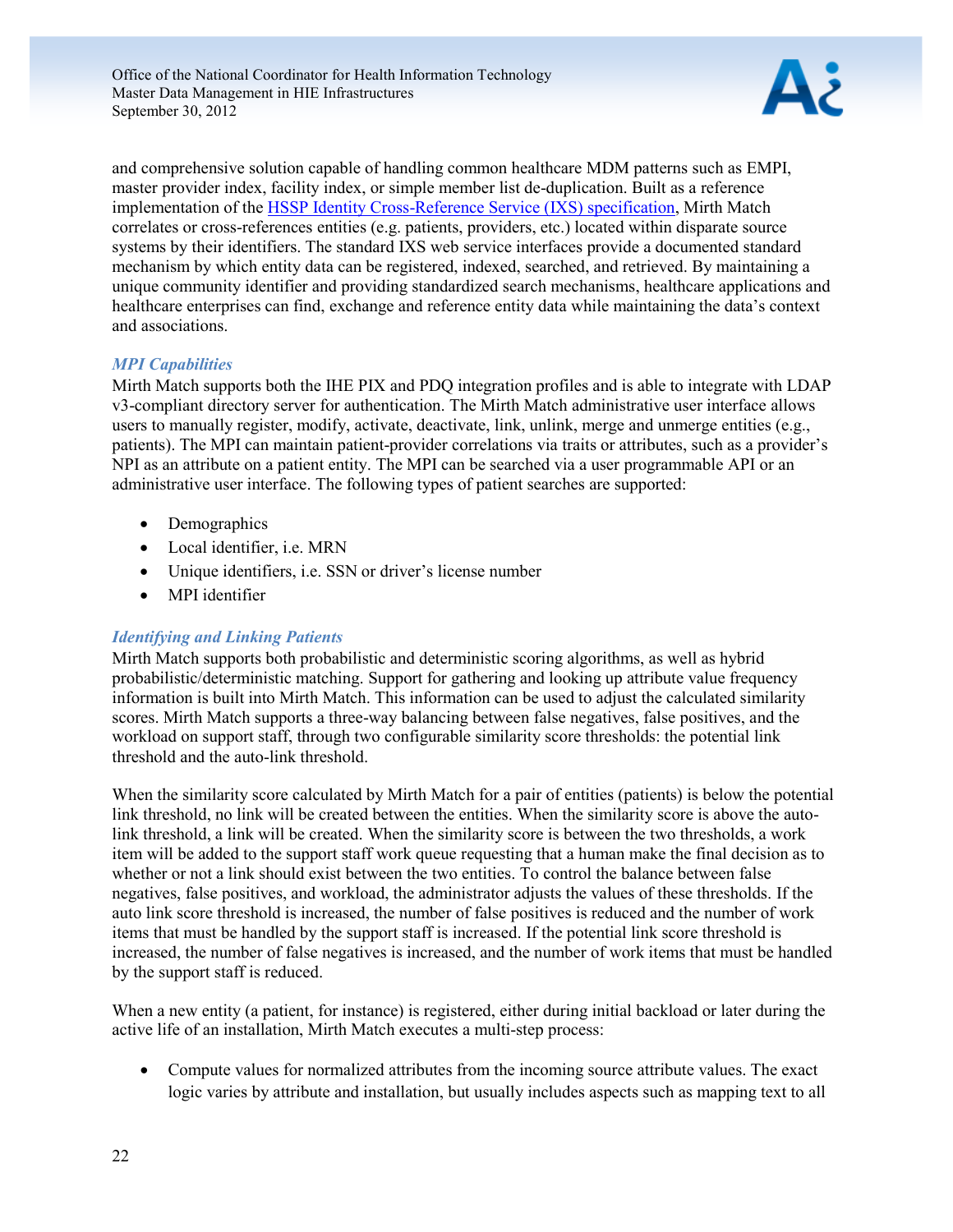

upper-case, stripping leading and trailing whitespace from name components, discarding nonnumeric characters from SSNs, discarding known invalid values or out of range values, etc.

- Compute values for blocking attributes from the normalized attributes. The exact details vary by installation, but speaking generally, blocking attributes are constructed so that entities (patients) with the same value for a blocking trait are more likely to be linked together than entities at random would be.
- For each blocking attribute, find all entities with the same value of the blocking attribute. We refer to these entities as the candidates.
- Compare each candidate entity to the entity being registered and compute a similarity (degree of match) score between the two. The set of attributes compared, the method used to compare their values (exact match, Levenshtein, $5$  etc.), and the weight given to each attribute are all configurable.
- For each candidate, if the computed similarity score is above the configured auto-link score threshold, create a link between the new entity and the candidate. If the computed similarity score is between the configured potential link and auto-link score threshold, create a work item requesting that a support staff person review the possible link and make a decision.

Mirth does not have any mandatory attributes for patient matching. For domains based on Mirth's Fellegi-Sunter<sup>6</sup> matching module, there are no intrinsically mandatory traits, but using scripting, an installation can configure which attributes are mandatory. Mirth has the following recommendations for patient matching:

- Last Name: required
- First Name: required
- Middle Initial: optional
- Gender: optional but preferred
- DOB: required
- City/Locality: optional
- Postal Code/Zip: optional
- SSN: optional but preferred
- Phone: optional
- Mother's Maiden Name: optional
- City of Birth: optional
- Birth Order: optional (for multi-birth)

### *Deployment Options and Licensing/Pricing Models*

Mirth supports three deployment options:

 $\overline{a}$ 

 $<sup>5</sup>$  The number of changes necessary to make two records match. The lower the number of necessary changes, the more likely the</sup> records are a match.

<sup>&</sup>lt;sup>6</sup> A theory of probabilistic matching that recognizes that each field-by-field comparison is subject to error.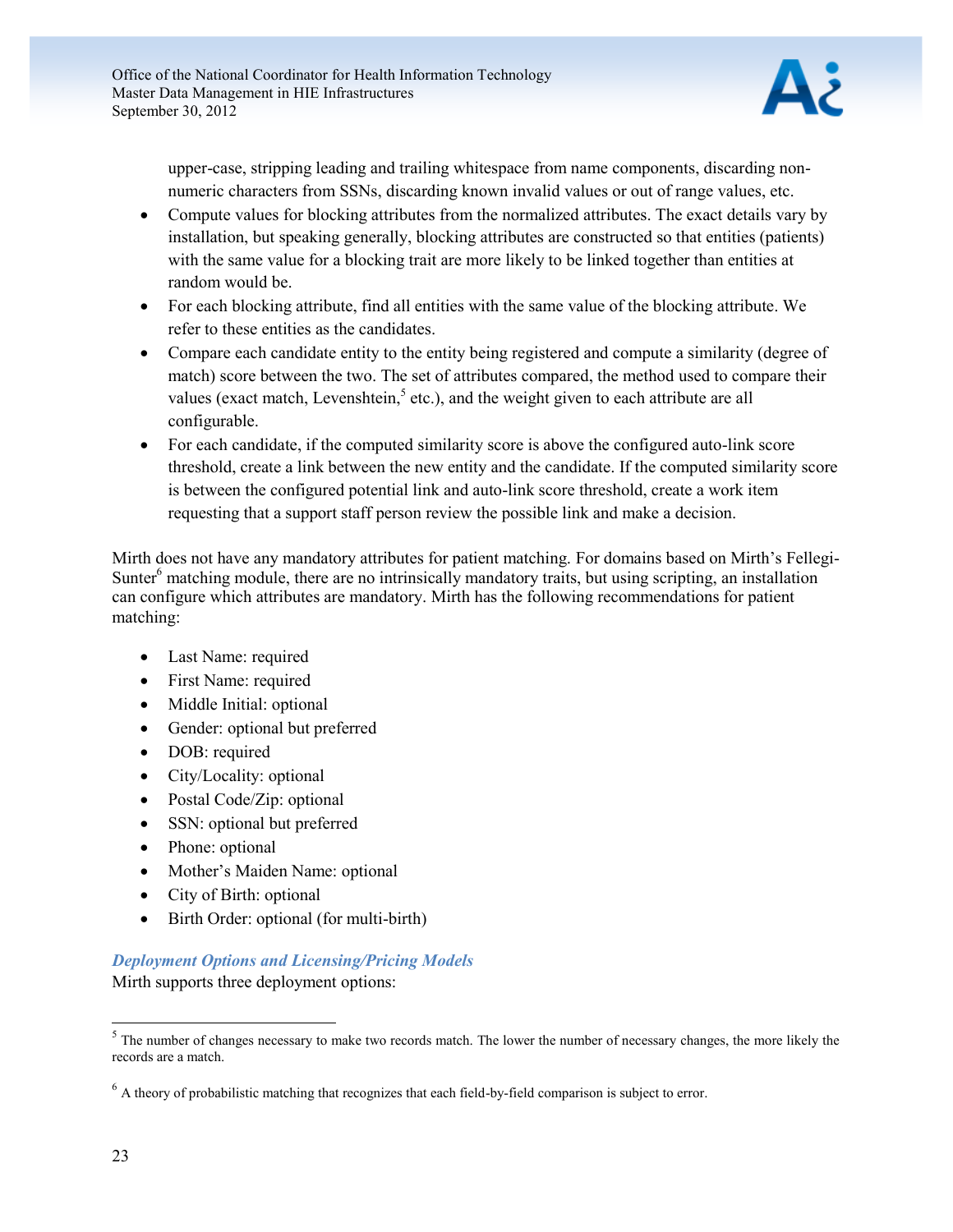

- Mirth supplied physical appliances (preconfigured rack mountable computers) positioned in client data centers,
- Mirth supplied virtual appliances deployed in client virtual machine infrastructure, and
- Mirth hosted and managed virtual appliances, located in a SOC2 / SOC3 datacenter.

Mirth Match is licensed either perpetually or with an annual subscription. Pricing is based on the net entity count for the instance (e.g. net patient population).

## <span id="page-24-0"></span>**Orion Health**

#### *General Overview*

Orion Health uses the NextGate EMPI, an EMPI software application that links and tracks related patient data from disparate applications and facilitates its use for an enterprise master index of patients. It uses probabilistic and deterministic algorithms to evaluate patient records and assigns an EID to facilitate data quality management and interoperability. The EMPI is designed to identify and resolve duplicate patient records, improve the accuracy of patient identification, enable a patient-centric view of information, and simplify the connectivity with EHR systems, HIE solutions, and the NwHIN.

#### *MPI Capabilities*

With NextGate's EMPI, the identification of duplicate records is performed continuously on every record added or updated in the EMPI. Data such as addresses are standardized to facilitate comparison, and probabilistic comparison techniques are used to match records where fields do not match exactly. The matching algorithm assigns detailed weights to each record field being analyzed to arrive at a composite match score. This composite match score is compared to a set of thresholds that help determine whether 1) an automatic match should occur, 2) the records should be listed as potential duplicates/matches, or 3) the records are instead, distinct entities.

Data Quality Manager (DQM), a web-based, user-friendly stewardship graphical user interface, is designed to provide streamlined workflow to manage the data residing in the EMPI. Detailed reports are created to indicate, among other items, which records require attention (sorted by facility, if necessary), which records have been merged or unmerged, and which end user is responsible for creating a potential duplicate.

NextGate represents that its EMPI is compliant with IHE profiles and standards, and satisfies the MPI portion of the NwHIN CONNECT architecture. It uses the IHE PIX and PDQ profiles to allow healthcare providers and other persons involved in the delivery of care to locate the patient's EHR information across multiple systems. The EMPI generates standard PIX/PDQ HL7 v2 and v3 messages to notify external systems of merge activity to allow those systems to perform their own internal merge operations, if desired.

The metadata model within NextGate EMPI is designed to be highly configurable to accommodate the storage of additional data elements associated with patient data. The data model saves names, nicknames/aliases, general demographics (e.g., gender, date of birth, ethnicity, marital status, religion, etc.), identifier numbers, addresses, phone numbers, credit card numbers, and much more.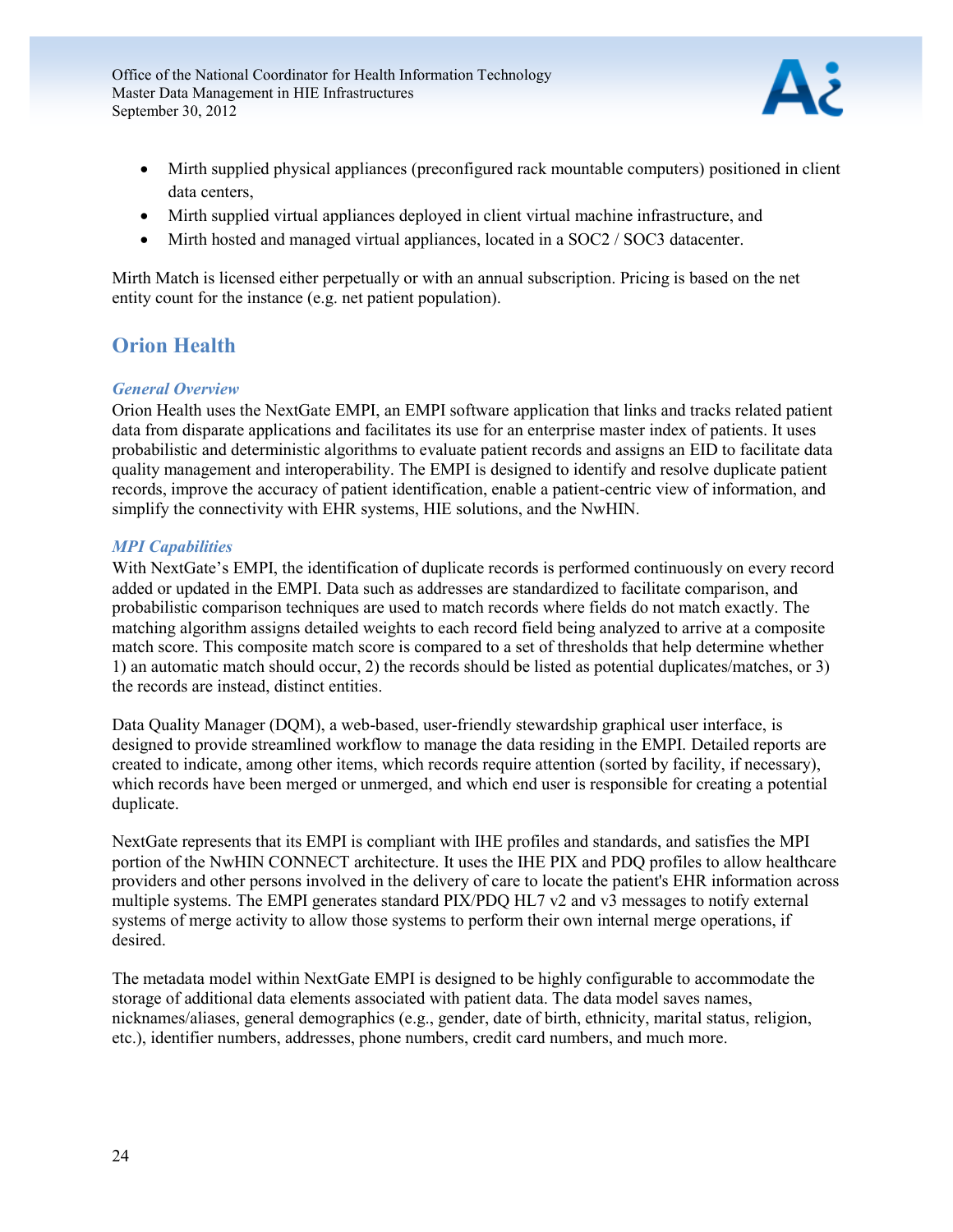

#### *Identifying and Linking Patients*

The core functionality of the NextGate EMPI is to use a variety of criteria and sophisticated matching algorithms tuned for the local population to evaluate patient records and accurately identify patients. If a patient record matches an existing entry in the EMPI, site-specific rules are then invoked to link the system identifiers for the patient. There is theoretically no limit to the number of patient records that can be linked together, and data pertaining to each identifier is maintained. Records can also be unlinked and separated into distinct records with their original data.

The identification of duplicate records is performed continuously on every record that is added or updated in the EMPI. When an assumed match occurs, a survivorship calculator constructs an entity called the Single Best Record (SBR) from information in each of the linked underlying records to form a golden record.

Patient record merges can occur either automatically or with operator review. The "automatic merge" function is triggered when a new record matches an existing record above a certain configurable threshold. Once this threshold is achieved, the EMPI will automatically merge the two records into the SBR, and store the original records unchanged. Records that are automatically merged are noted in the EMPI log files for future review. This can trigger an outbound message to one or more target systems notifying them of the merge event. This automatic merge event triggered within the EMPI can generate a merge message that can be consumed by downstream systems, automating the merge process across the enterprise. An automated merge can be reversed at any point in time through the GUI or via an API call.

The criteria used to perform matching are fully configurable based on the fields present in the records from the source systems. The analysis process is performed as part of the initial load and is used to determine the best fields to use, the algorithms to be applied, and the weight to be given to each field.

The EMPI operator also has the ability to manually review multiple unique records side by side and determine if a merge is required. Using the Data Quality Manager (DQM – the data stewardship GUI tool), an operator initiates the merge operation and the EMPI merges the two unique IDs and all other associated system identifiers so that they effectively become the same person. The "survivor" record can inherit data from either record, such as address, alias, and contact information.

The default Orion Health HIE is designed to allow searching via demographics, local identifiers and the MPI identifier. Specific unique identifiers can be captured in the MPI and configured for searching against at a customer's request. The NextGate EMPI supports searches where variations between search attributes occur. The EMPI uses probabilistic matching algorithms (rather than deterministic algorithms) to accommodate variances in search attributes and other data elements. Commonly referred to as "fuzzy logic," these algorithms are combined with other methods to facilitate searches against data with varying levels of quality. The matching algorithm can identify potential transposition of attribute values, identify the potential transposition of characters within alphabetical attribute values, identify the potential transposition of characters within numeric attribute values, and incorporates the double metaphone algorithm.

The Orion Health Clinical Portal has been integrated with several third-party Identity and Access Management (IAM) solutions, ranging from Integrated Windows Authentication, LDAP (including Microsoft Active Directory), SAML for SSO, and user account provisioning in the portal's user repository via SPML. Orion uses industry standard protocols such as LDAP and/or SAML in its standard integration with third-party IAM solutions.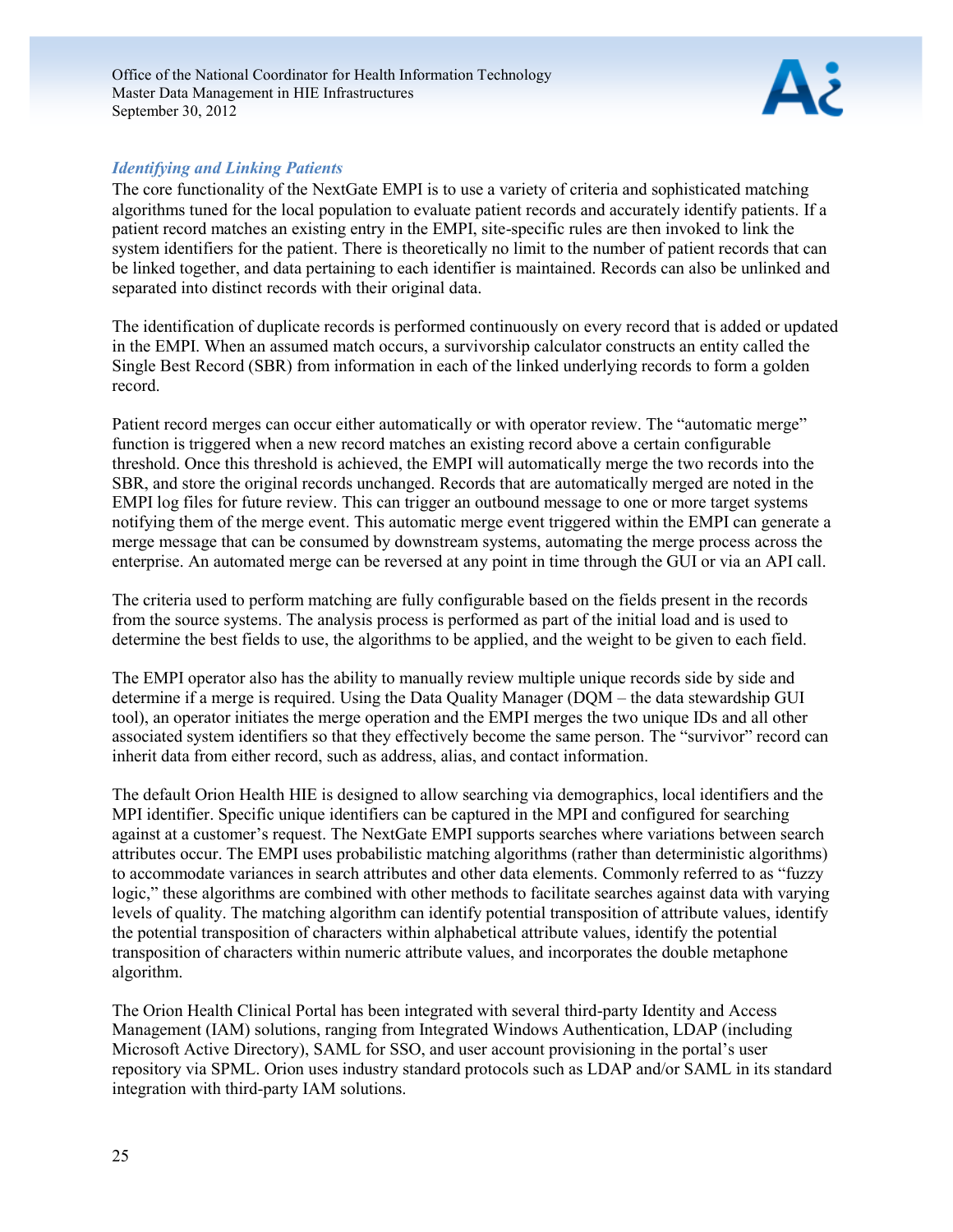

#### *Deployment Options and Licensing/Pricing Models*

Orion Health offers both SaaS and traditional client-hosted deployments.

- The Orion Health SaaS offering is comprised of three core components: Subscription Software, Application Management Services, and Infrastructure Hosting Services. In addition to the Orion Health SaaS solution, Orion Health provides implementation and integration activities. Orion Health provides a full-service, 24x7 support and maintenance SaaS Team.
- Traditional on-premise licensing options are available on either a perpetual or subscription license model. This licensing flexibility allows organizations to meet their solution needs within the requirements of their specific operating and/or capital budget cycles.

## <span id="page-26-0"></span>**QuadraMed**

#### *General Overview*

QuadraMed offers a number enabling technologies around its core EMPI solution. Smart Identity eXchange (SmartIX) – Quadramed's Enterprise Master Patient Index Solution with advanced probabilistic record matching and linking abilities enables clients to identify and link all instances of a patient within and across its data domains. SmartIX resolves duplicate patient records and improves accuracy of patient identification across multiple facilities and health organizations to facilitate accurate electronic health information exchange. SmartIX includes SmartMerge; QuadraMed's advanced record management application for use in review and resolution of potential duplicate and overlapping records, and establishment of enterprise record linkages.

SmartMerge improves the task of merging duplicate patient identifiers in an MPI by displaying and categorizing all duplicate and multiple person identifiers. This powerful module enables sophisticated duplicate record management, flagging, workflow, and reporting. With a simple and easy-to-use interface, individual errors or groups of errors can be quickly reviewed, managed, and addressed. SmartID, another enabling technology, is an enterprise-wide patient search and selection tool which has been proven to increase the accurate identification of current patient records, facilitate the sharing of patient demographic information, and to reduce duplicate record creation. Finally, SmartSwipe, an add-on module to SmartID, minimizes keyboard data entry errors and locates patient records quickly and accurately by performing patient searches by card swiping state issued driver's license, credit cards, or Department of Defense ID cards and reading the data contained on the card's magnetic stripe.

#### *MPI Capabilities*

QuadraMed supports the IHE PIX and PDQ integration profiles and can integrate with LDAP v3 compliant directory servers. SmartIX supports a variety of searches through APIs, including web services queries, HL7 query responses, PIX, and PDQ. When searching, the product is able to accommodate aliases, data transposition, data proximity, digit rotation, misspelling, and other typographical errors via QuadraMed's proprietary, probabilistic algorithm. SmartIX provides a user interface for manual identity resolution, and is able to maintain patient and provider correlations within the MPI. The SmartIX product supports the following types of patient searches:

- Demographics
- Local identifier, i.e. MRN
- Unique identifier, i.e. SSN or driver's license number